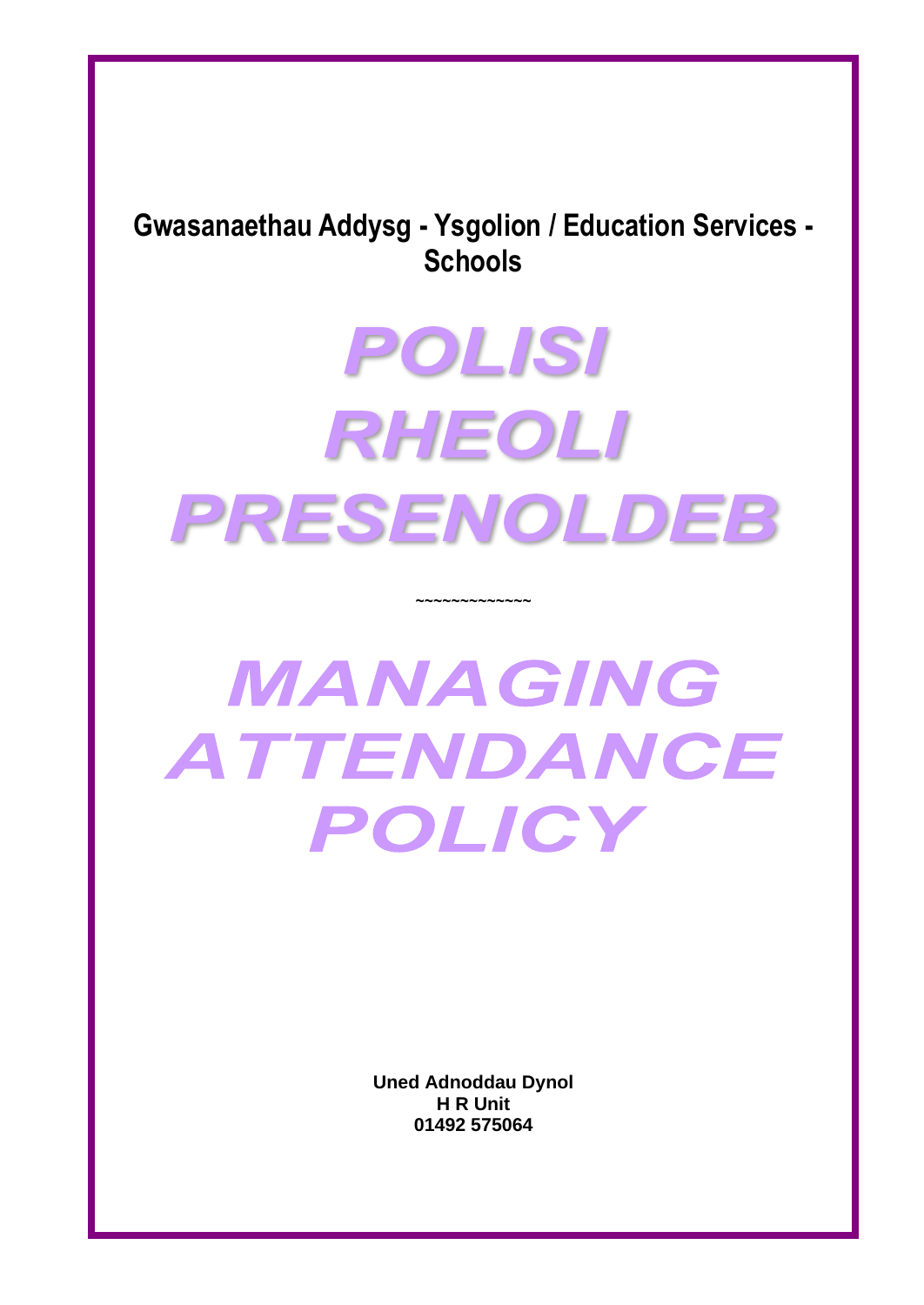## **INDEX**

|                   | <b>PROCEDURES - PART 1</b>                                                                                                                                                                                                                          |
|-------------------|-----------------------------------------------------------------------------------------------------------------------------------------------------------------------------------------------------------------------------------------------------|
| 1.                | 1.1<br><b>Employees</b><br>1.2<br>Headteacher/Leadership Group Members<br><b>Chair of Governors</b><br>1.3<br>Governing Body, HR Committee and Appeals Committee<br>1.4<br><b>Occupational Health Services</b><br>1.5<br><b>Trade Unions</b><br>1.6 |
| 2.                |                                                                                                                                                                                                                                                     |
| $\underline{3}$ . | <b>Short Term Absence</b><br>3.1<br>3.2<br>Long Term Absence                                                                                                                                                                                        |
| <u>4.</u>         |                                                                                                                                                                                                                                                     |
| <u>5.</u>         | 5.1<br>Responsibility of employee<br>5.2<br>1st day of absence<br>$2nd - 7th$ day of absence<br>5.3<br>8 <sup>th</sup> day of absence and thereafter<br>5.4<br>Return to work<br>5.6                                                                |
| <u>6.</u>         |                                                                                                                                                                                                                                                     |
| <u>Z.</u>         |                                                                                                                                                                                                                                                     |
| 8.                |                                                                                                                                                                                                                                                     |
| <u>9.</u>         |                                                                                                                                                                                                                                                     |
| <u>10.</u>        |                                                                                                                                                                                                                                                     |
| <u>11.</u>        |                                                                                                                                                                                                                                                     |
| <u>12.</u>        |                                                                                                                                                                                                                                                     |
| <u>13.</u>        |                                                                                                                                                                                                                                                     |
| <u>14.</u>        | 14                                                                                                                                                                                                                                                  |
| <u>15.</u>        |                                                                                                                                                                                                                                                     |
| <u>16.</u>        |                                                                                                                                                                                                                                                     |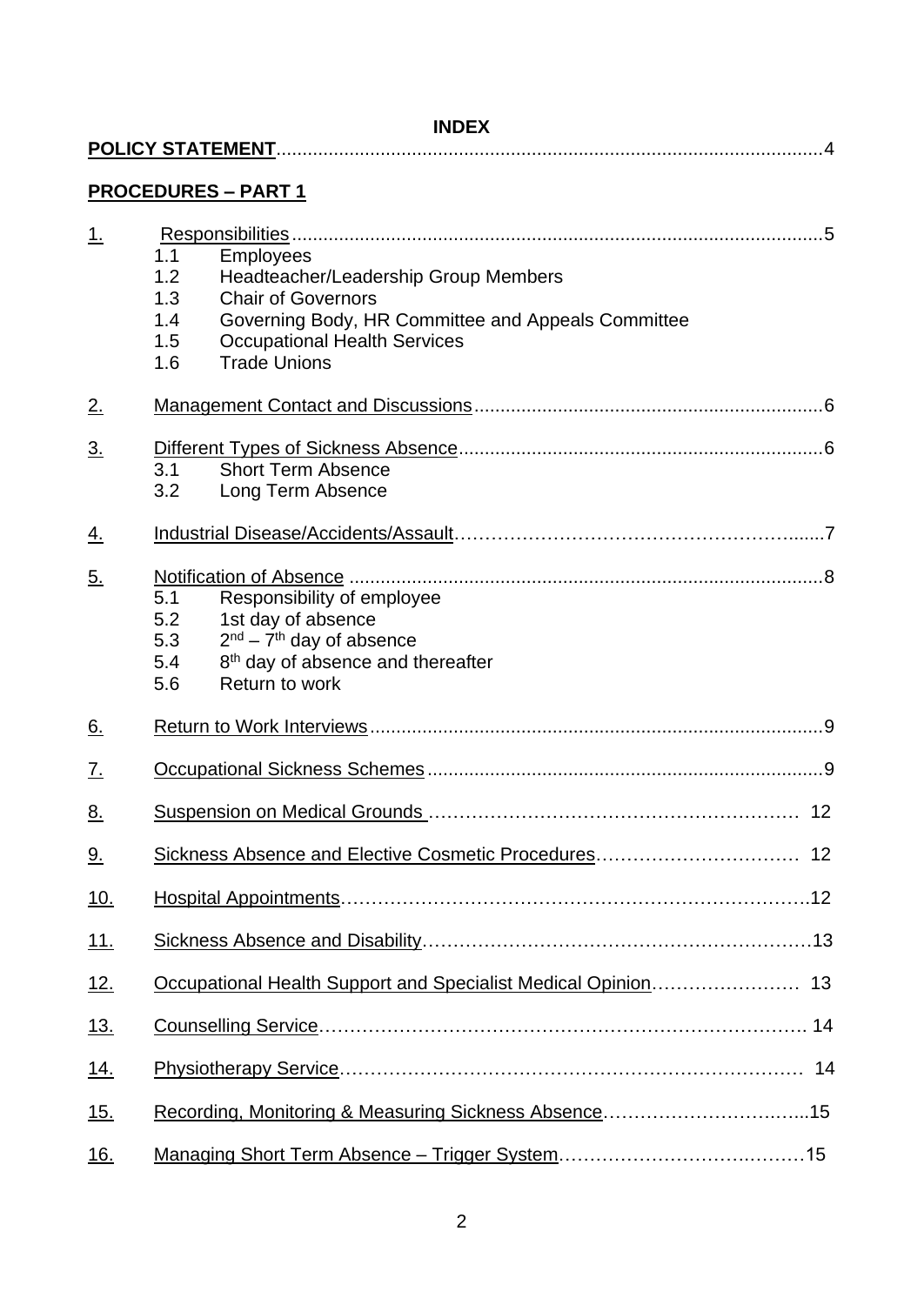| 17.        |                                                                                                      |  |
|------------|------------------------------------------------------------------------------------------------------|--|
| <u>18.</u> |                                                                                                      |  |
| <u>19.</u> | Appeal against Formal/Final Improvement Notice<br>$19.2^{\circ}$<br>Appeal against Dismissal<br>19.3 |  |
| 20.        |                                                                                                      |  |
| 21.        | Long Term Sickness Absence and Carry Over of Annual Leave 19                                         |  |

# **PART 2**

| 22.        | .20                                                  |
|------------|------------------------------------------------------|
| 23.        |                                                      |
| 24.        |                                                      |
| 25.        |                                                      |
| 26.        |                                                      |
| 27.        |                                                      |
| 28.        |                                                      |
| 29.        |                                                      |
| 30.        | 30.3 Phased Return to Work<br>30.7 Other Adjustments |
| <u>31.</u> |                                                      |
| <u>32.</u> |                                                      |
|            |                                                      |

# APPENDICIES

| 3. Attendance Review Meeting - Improvement Notice 30 |  |
|------------------------------------------------------|--|
|                                                      |  |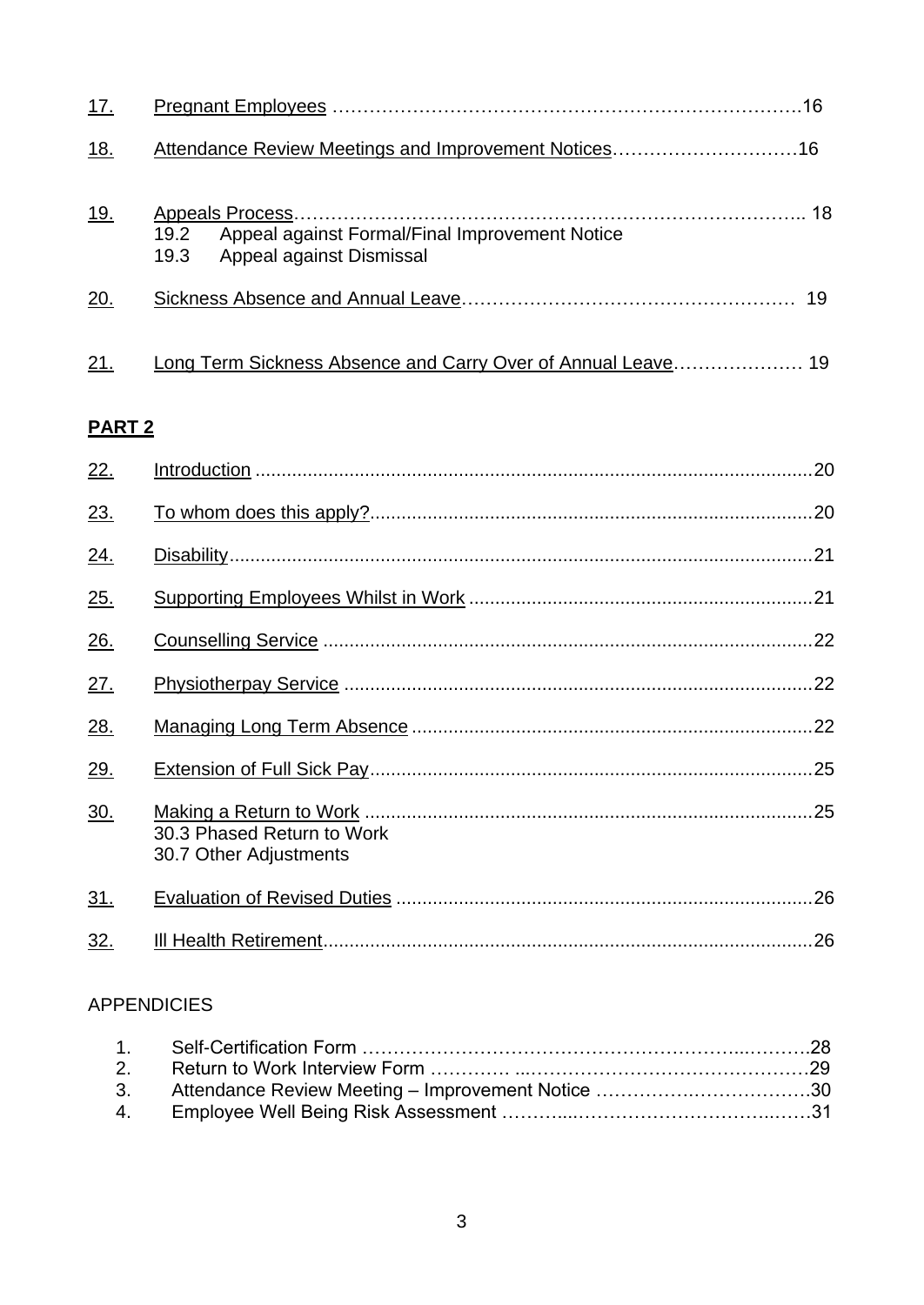## **POLICY STATEMENT**

The School Governing Body and Conwy County Borough Council believe that a committed and motivated workforce plays a key role in providing efficient and effective schools.

High levels of attendance will contribute to increased morale amongst employees and ensure maximum performance from the workforce.

Low levels of attendance, on the other hand, produce negative effects resulting in poor performance, low morale and excessive overhead costs.

The aim of the School Governing Body and Council is to control absence by adopting a positive approach through monitoring, supporting and counselling of employees on shortterm and long-term absence, ensuring that all employees are treated fairly, sensitively and consistently.

The School Governing Body and Council will take proactive steps to manage recurring short-term absence. However, they are also sensitive to the needs of longer term, chronically sick and disabled employees, and will consider any reasonable adjustments to duties and the work environment in order to assist employees in achieving good levels of attendance.

All employees expect fair treatment. The School Governing Body and Council has a statutory duty to manage its resources and therefore will expect acceptable levels of attendance from staff. Where appropriate, the School Governing Body and Council will address cases when improvement is necessary and should the length or frequency of absences become unsustainable, they may consider whether the continuation of an employee's contract of employment is appropriate.

Any suggestion of misconduct or of abuse of the sickness scheme will be investigated through the School's Disciplinary Procedure.

#### **Purpose of this Policy is to :-**

- Offer support to employees who are genuinely ill
- Discourage non–legitimate absence
- Ensure fair and consistent management of employees
- Provide an objective means for monitoring sickness absence

#### **The above will be achieved by:**

- Accurate recording of absence data
- Monitoring absences
- Managing absence cases
- Developing rehabilitation programmes for employees absent long term
- Working with Headteachers/Managers to manage absence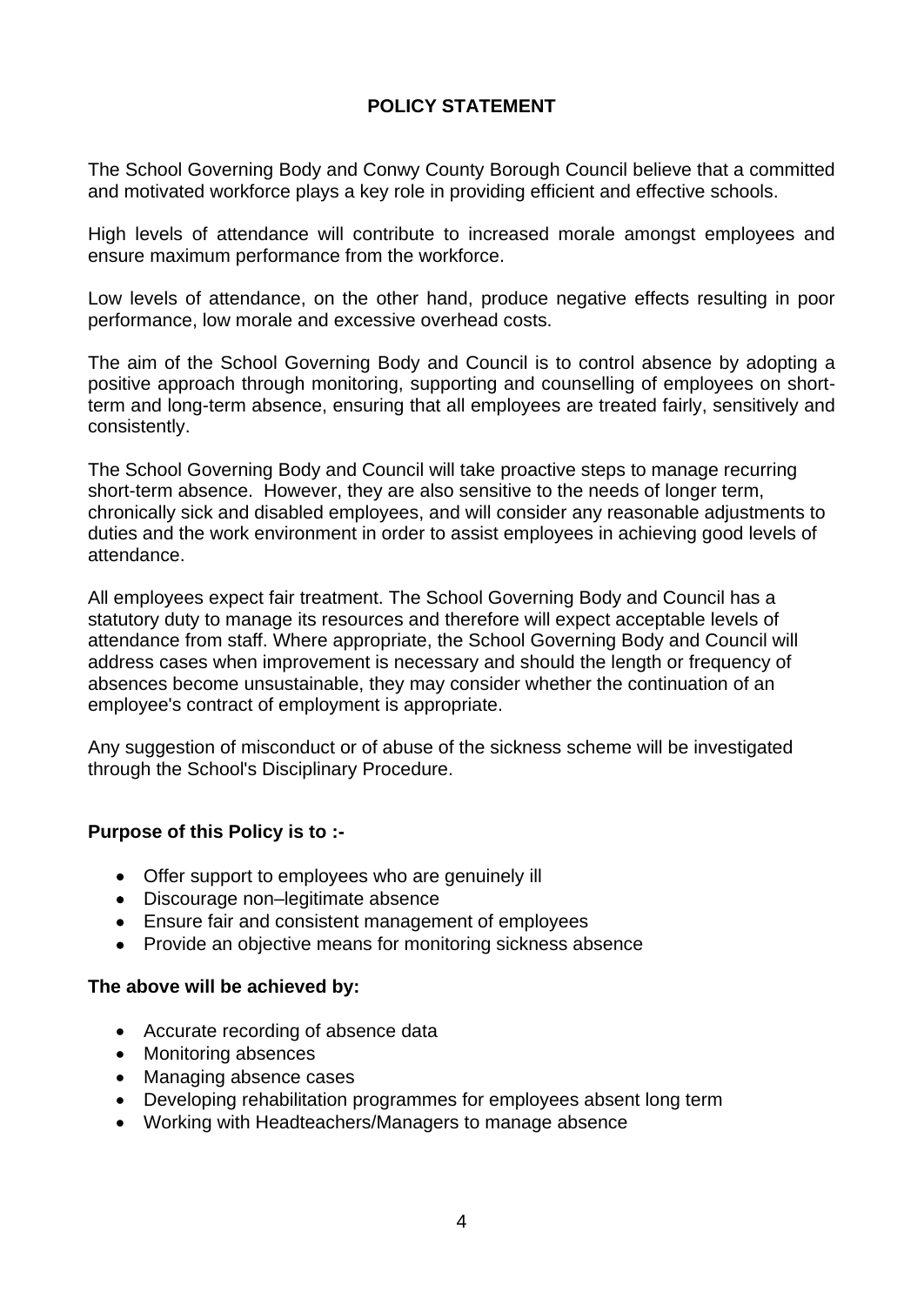#### **PROCEDURES**

#### **1. Responsibilities**

- 1.1 Employees have a responsibility to attend work, unless they are prevented from doing so by illness or other legitimate reason. It is also their responsibility to ensure that they are familiar with, and fully understand, the school's procedures for managing and reporting sickness absence. This information should be provided both on appointment to the post and during induction training. In particular employees must ensure they know who the responsible officer is within the school and contact them in line with absence reporting procedures. Employees must maintain contact with their line managers if absent and return to work when fit to do so. (see para 5)
- 1.2 The Headteacher/Manager and/or Leadership Group members are responsible for the day to day management of absences, the monitoring of absence levels within the school, identification of areas of high absence, and the development of systems of work which help to minimise absences.

These will include:

- well designed job descriptions;
- good health and safety standards;
- within agreed standards, proper recruitment, induction and training of employees;
- effective communication with employees;
- a good working environment;
- operating systems within agreed standards, which record all sickness and maternity related absences and ensuring absence is a regular agenda item on any departmental management meeting;
- carry out return to work and other absence interviews offering support as appropriate;
- review sickness absence data and take action to address poor attendance.

They will also ensure the fair and reasonable application of this policy.

1.3 The Chair of Governors and/or the LA Link Officer will monitor and be responsible for the day to day management of the Headteacher's absence.

#### 1.4 Governing Body, HR Committee and Appeals Committee

The Governing Body – will agree the Attendance Management Policy and will review sickness absence data as appropriate.

The HR Committee – will convene to consider cases of hardship and suspension of sick pay and staff hearings relating to this policy.

The HR Appeals Committee – will convene to hear any appeals against Suspension of Sickpay or Dismissals

- 1.5 Occupational Health Services and where appropriate the Education HR Service will provide the Governing Body with advice and guidance on managing short/long term absence and will recommend how to help employees back to work.
- 1.6 Trade Unions will advise and guide employees on the application of this policy as appropriate.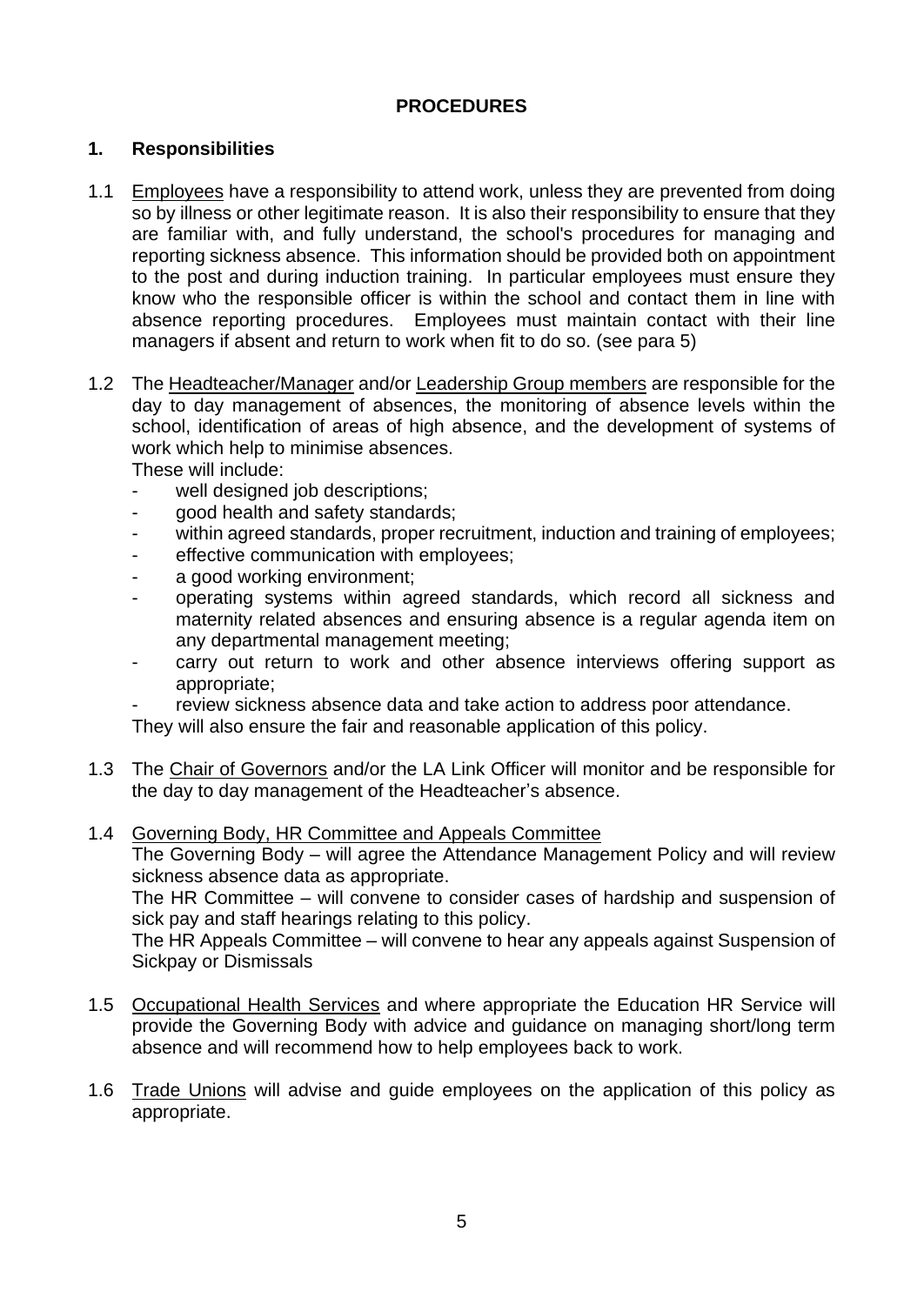#### **2. Management Contact and Discussions**

- 2.1 It is appropriate and good management practice for members of the school management team to maintain regular contact with employees who are absent from work due to sickness. The Headteacher/Manager will be concerned about the health and welfare of their staff and will offer practical support where this is appropriate and possible. They will need to manage arrangements during the absence, which requires a knowledge of the expected duration of each absence and reasonable notice of a return to work date. The employee may need help with practical issues such as payment of sick pay and sickness benefits. Assistance in this area may be obtained from the Education HR Section.
- 2.2 The school will make every effort to remain in regular contact with employees who are sick either by telephone, letter or visit. In cases of long-term sickness absence, the first contact will be made within the first two weeks of absence. The Headteacher/Manager will be sensitive to the wishes of the employee in this respect and will not visit without prior agreement. The relevant trade union may be notified of the contact at the employee's request. Some employees may feel uncomfortable or even pressurised by regular contact and the Headteacher/Manager should be sensitive to this. **However, contact must be maintained throughout the period of sickness absence.**
- 2.3 During an employee's sickness absence, arrangements can be made for a member of the Education HR Section to make a welfare visit with the Headteacher/Manager. The Education HR Manager will be contacted to arrange if required.
- 2.4 If an employee wishes to request a welfare visit while absent from work because of sickness or injury, he/she must contact the Headteacher.
- 2.5 On an employee's return to work following any sickness absence, the Headteacher/Manager must arrange a **"Return to Work Interview"** with the employee in order to enable any work related problems to be discussed in addition to any changes which may have occurred during the absence and to offer help, support and advice. The employee should be welcomed back to work, emphasising recognition of the contribution to the school that the employee makes.

#### **3. Different Types of Sickness Absence**

#### 3.1 Short Term Absence

- 3.1.1This type of absence is normally sporadic and often attributable to unconnected minor ailments. Often an employee will be absent for a maximum of a week, but invariably for single days.
- 3.1.2The difficulty that the Headteacher/Managers face, is the frequency of the absence and identifying the reasons behind the absence. It is by far the most difficult type of absence to manage, and can only be addressed through monitoring systems and effective management action.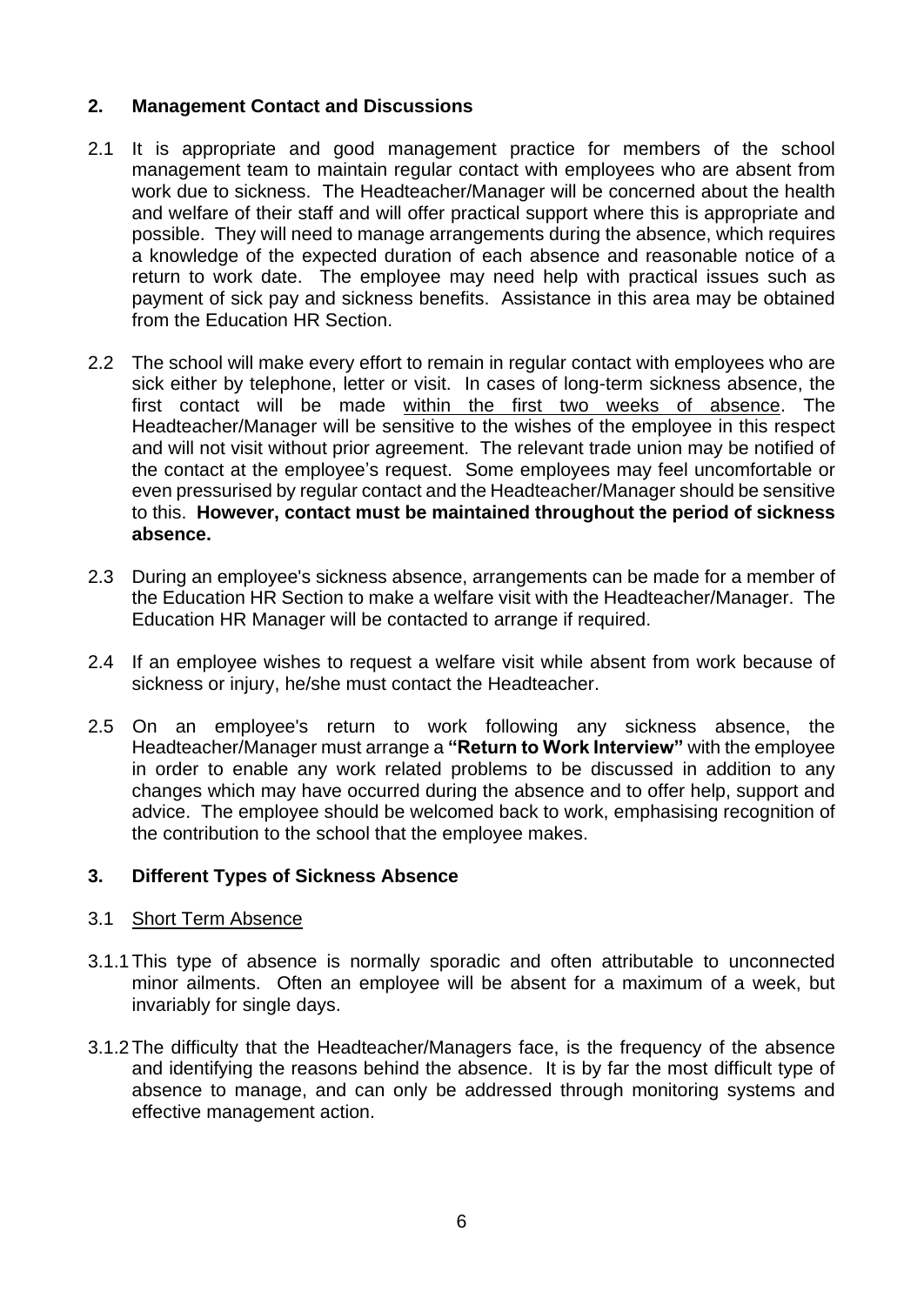#### 3.2 Long Term Absence

- 3.2.1 Long term absence is defined as a period of **2 weeks continuous absence or longer**. It is at this point, that a referral to the nominated Occupational Health Practitioner will be sought, (in consultation with Education HR Services) initially to determine the likely duration of the absence.
- 3.2.2 A long term absence may result from a long standing medical condition, or due to a sudden severe illness or disabling injury. It may not always be clear at the outset if the initial absence will be prolonged and it is imperative that regular communication is established between the employee and the Headteacher/Leadership Group members. The management of an employee on long term sickness absence will be determined by the employee's diagnosis and prognosis.
- 3.2.3 Normally the Headteacher/Leadership Group member will keep in regular contact and visit the employee's home at a pre-arranged, mutually convenient time. This will be an informal visit, primarily made on a welfare basis, however work arrangements may be discussed. Where an employee does not wish to meet at their home another venue can be agreed.
- 3.2.4 Detailed guidance regarding managing employees on long term sickness absence is given in Part 2.

#### **4. Industrial Disease/Accidents/Assault**

- 4.1 Absence due to industrial disease, accident, assault at work, or contact with an infectious disease must be clearly identified and recorded on sickness records. An accident report form must be completed. An appropriate investigation will take place, following an accident or incident at work. This will involve the Education Health and Safety Officer if required, and actions taken to avoid a repeat incident will be clearly documented. Failure to do this may result in disciplinary action.
- 4.2 The Headteacher/Manager will consider all the circumstances, and consult with Education HR Section, before deciding whether this absence should count towards the trigger points.
- 4.3 If an accident/injury occurs *because* an employee has performed their duties negligently or disregarded rules (e.g. health and safety rules), these absences will count towards the trigger system. Disciplinary action may also be taken.
- 4.4 Accidents or injuries outside of work which are caused by the employee's negligence will be counted towards an employee's absence record and any trigger points which may apply.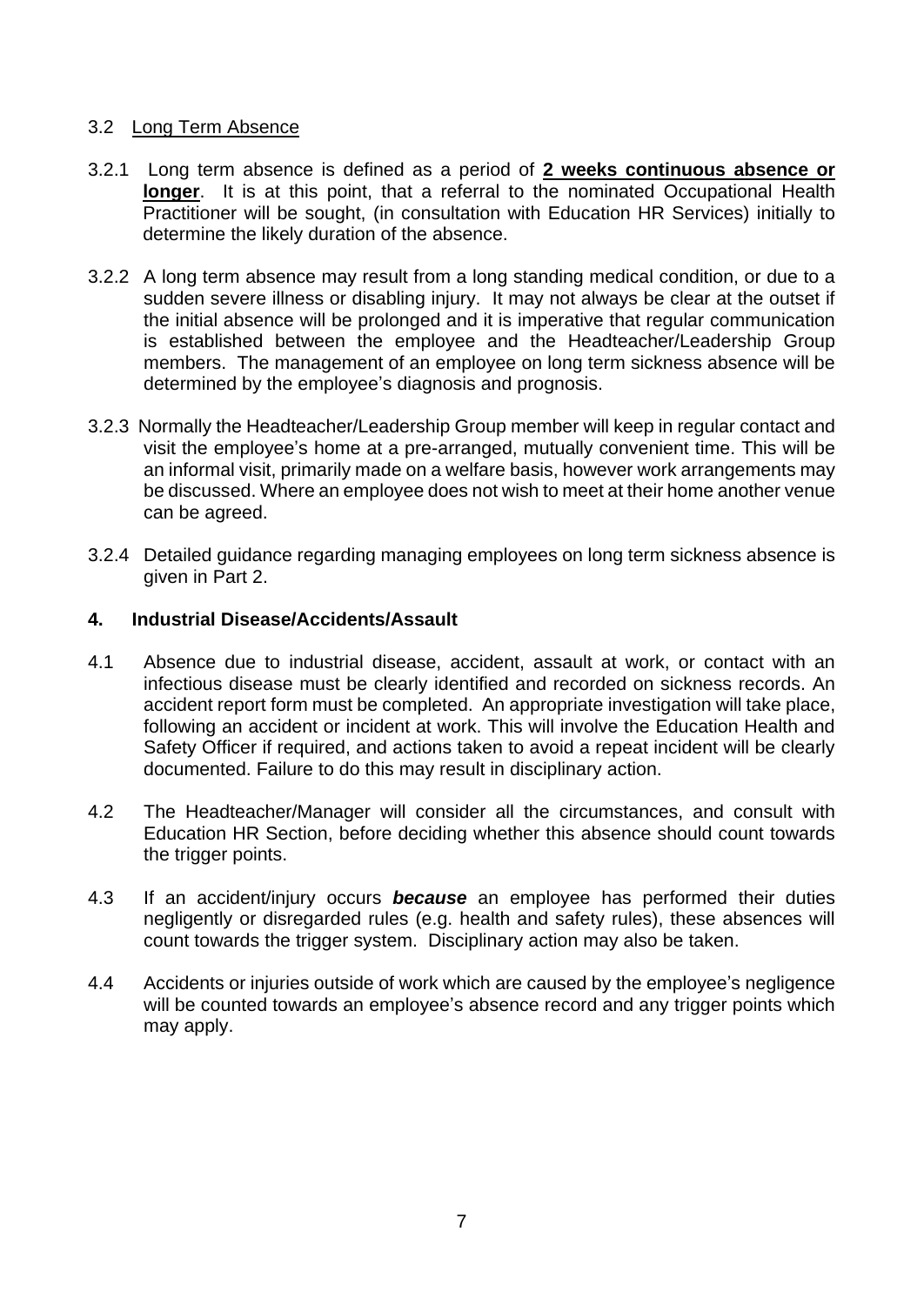## **5. Notification of Absence**

5.1 It is the responsibility of the employee to ensure that notification of any absence takes place in accordance with the procedure below. Employees must be aware that if the notification procedure is not followed, pay may be affected, depending on the circumstances. **Absence must be notified by telephone. Other communications such as text message or e-mail will not be accepted.** 

#### 5.2 1st Day of Absence

On the first day of absence, **the employee must personally contact the Headteacher/School as early as possible, but no later than 8:30am**, stating the reason for absence and the expected duration of absence from work. The only exception to this rule is where the employee is too ill to telephone, has no telephone or is in hospital. In such cases a friend or relative may call on their behalf. In these circumstances consideration must be given to providing reasonable time to allow the employee to find assistance and report to the Headteacher.

#### 5.3 Days 2 to 7 of Absence

Employees must contact the Headteacher on a daily basis to provide an update on their health, and the likely duration of their absence. In certain circumstances (if a fit note has already been provided, or it is clear that the absence will be prolonged), the Headteacher may confirm that this daily contact is not required. Equally, if the employee does not make contact, the Headteacher may make telephone contact to obtain an update from the employee.

#### 5.4 8th Day of Absence and Thereafter

If the absence extends beyond **seven calendar days** the employee **must** ensure that a doctor's medical certificate, known as "fit note" is submitted to the school no later than the eighth calendar day. **Post dated fit notes of more than one day will not be accepted.** If the absence continues, further fit notes **must** be submitted as soon as they become due. **Failure to submit a fit note within the timescale required will result in an employee's sick pay being suspended and any gaps between fitnotes will affect the salary.** Employees must ensure that they complete the details on the back of the fitnote.

5.5 The GP will indicate on the fit note if they need to see the employee again before they resume work. If the GP doesn't need to see them again, they may resume work. There is no need to be signed back to work by the GP.

#### 5.6 Return to work

If the employee has been absent for fourteen days or more, the Headteacher **must** always be given at least two working days notification of the employee's intention to return to work. On returning to work the employee must report to his/her Headteacher/Manager and complete the Self-Certification Form detailing the reasons for absence (Appendix 1). Failure to complete this form will affect the employee's salary. Also, a return to work interview will be held upon return to work.

#### **6. Return to Work Interviews**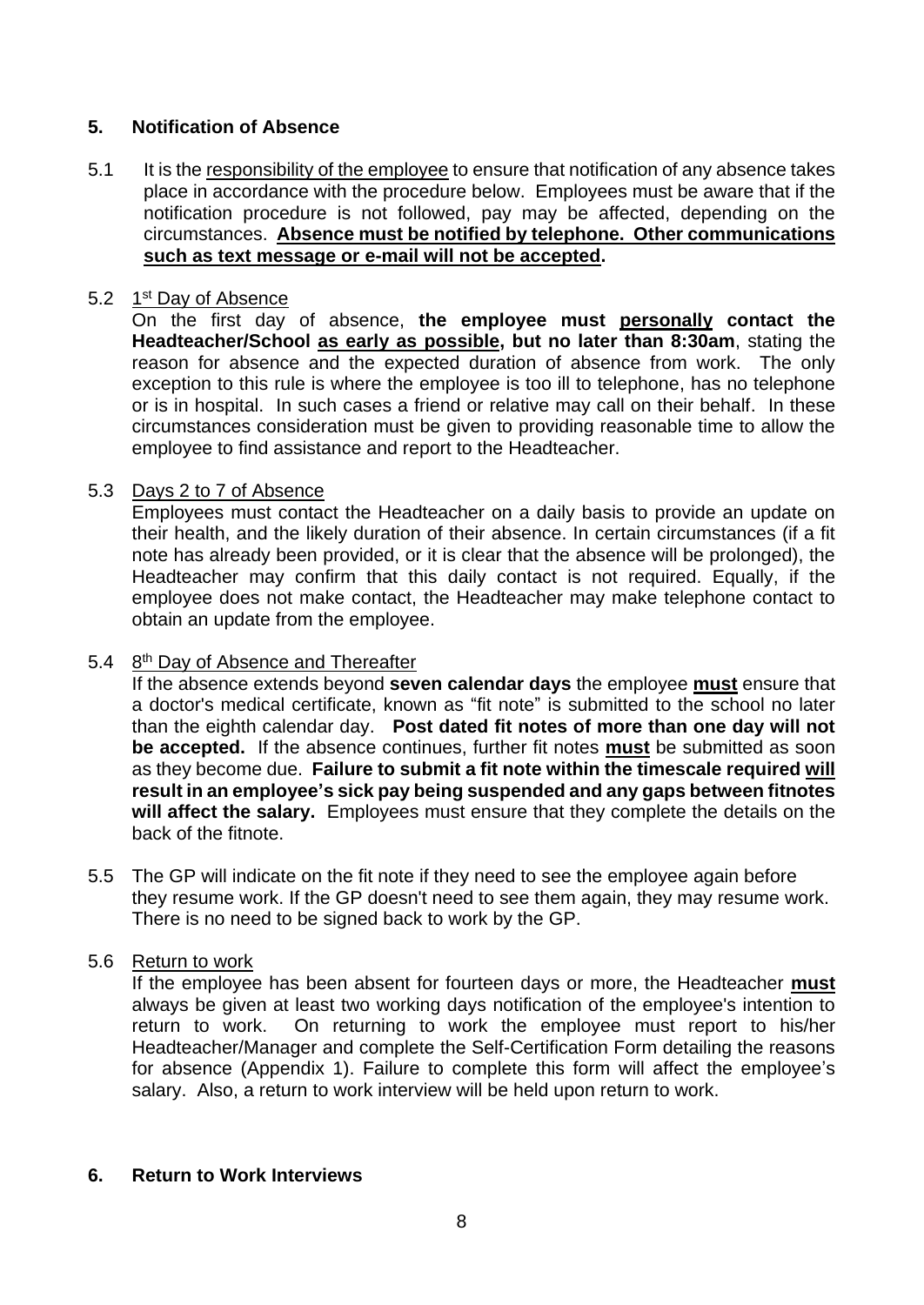- 6.1 Every employee will be seen by his/her Headteacher/Manager on his/her return to work to discuss the reason for the sickness absence and to ensure the employee is fit to carry out their duties. This must be carried out sympathetically and in private preferably on the day the employee returns to work. In instances where the Headteacher has been absent from work, the Chair of Governors or the LA Link Officer will undertake the Return to Work Interview and sign the self-certification form.
- 6.2 The interviews should be conducted in an environment which affords privacy preferably on the day that the employee returns to work. However, return to work interviews can be done in two stages if the Headteacher/Manager is unable to meet with the employee on their return date. An informal discussion will be held to confirm wellbeing and fitness to work on day one of return to work with a more formal meeting being held within the employee's first week back to work.

The aim of the interview is to:

- welcome the employee back to work;
- enquire after their health and welfare and reason of absence;
- give the employee a chance to discuss any concerns (work related or personal)
- ensure the employee is fit to carry out their duties;
- discuss how the employee's work was covered during their absence;
- communicate what are considered acceptable levels of sickness absence;
- ensure that the employee understands what is expected of them when absent on sick leave;
- ensure that all relevant paperwork is completed, and sent to the Education HR Section immediately.
- 6.3 A record of the interview will be recorded on the Return to Work Form (appendix 2) and kept on the employee's personal file and a copy given to the employee. Also, the date of the interview should be noted on the bottom of the employee's self-certification form (yellow copy) and forward to the Education HR Section immediately.
- 6.4 Both in the case of short term absence, and long term absence, employees may be suffering from "personal" or embarrassing medical conditions, which they may be reluctant to discuss with a member of the opposite sex. In these situations, the Headteacher/Manager must offer a suitable alternative to undertake either the home visit or return to work interview.
- 6.5 It is important to ensure consistency and uniformity of approach. Sensitivity will need to be exercised in individual cases where professional counselling may be required.

### **7. Occupational Sickness Schemes**

- 7.1 The schemes are intended to supplement Statutory Sick Pay and Employment Support Allowance in order to maintain normal pay during periods of sickness absence.
- 7.2 Absence in respect of "normal" sickness is entirely separate from absence through industrial disease, accident or assault which happened in the course of employment at the school. Periods of absence in respect of the one shall not be offset against the other for the purpose of calculating entitlements under the scheme.
- 7.3 (a) **Teachers** are entitled to receive sick pay for the following periods:

"Provided the appropriate conditions are met, a teacher absent from duty because of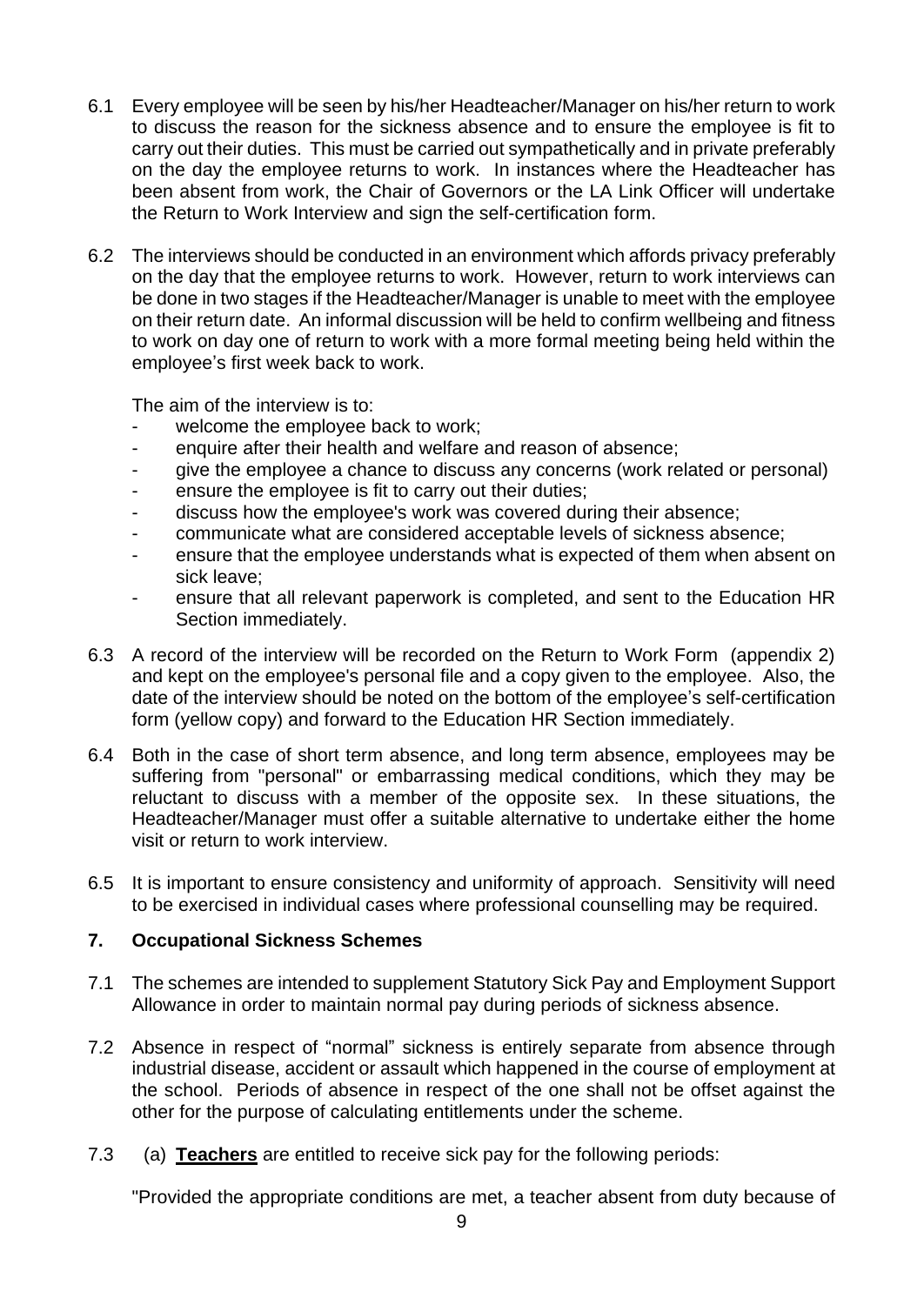illness (which includes injury or other disability) shall be entitled to receive in any one year sick pay as follows":

| During 1 <sup>st</sup> year of service         | full pay for 25 working days and after completing four<br>calendar months' service, half pay for 50 working days |
|------------------------------------------------|------------------------------------------------------------------------------------------------------------------|
| During 2 <sup>nd</sup> year of service         | full pay for 50 working days and then half pay for 50<br>working days                                            |
| During 3 <sup>rd</sup> year of service         | full pay for 75 working days and half pay for 75 working<br>days                                                 |
| During 4 <sup>th</sup> and subsequent<br>years | full pay for 100 working days and half pay for 100<br>working days.                                              |

For the purpose of the sick pay scheme "service" includes all aggregated teaching service with one or more local education authorities".

- NB Entitlement to sick pay and sick leave and the conditions to be fulfilled for those entitlements are set out in the Conditions of Service document for school teachers (The Burgundy Book).
- (b) **School Support Staff** are entitled to receive sick pay for the following periods:

| During 1 <sup>st</sup> year of service | 1 month's full pay and (after completing<br>4 months' service) 2 months' half pay |
|----------------------------------------|-----------------------------------------------------------------------------------|
| During 2 <sup>nd</sup> year of service | 2 months' full pay and 2 months' half pay                                         |
| During 3rd year of service             | 4 months' full pay and 4 months' half pay                                         |
| During $4th$ & $5th$ year of service   | 5 months' full pay and 5 months' half pay                                         |
| After 5 years' service                 | 6 months' full pay and 6 months' half pay                                         |

- NB The entitlement to sick pay and sick leave and the conditions to be fulfilled for those entitlements are set out in the NJC Conditions of Service document for Local Authority Services (The Green Book). The period and the rate of sick pay will be calculated by deducting from the employee's entitlement on day 1 of absence, any periods of paid absence during the rolling 12 months prior to the first day of absence.
- 7.4 The School has discretion to extend the period of sick pay in the most exceptional and difficult cases. Please refer to para. 29.
- 7.5 Dependent upon individual circumstances the School/Council reserves the right to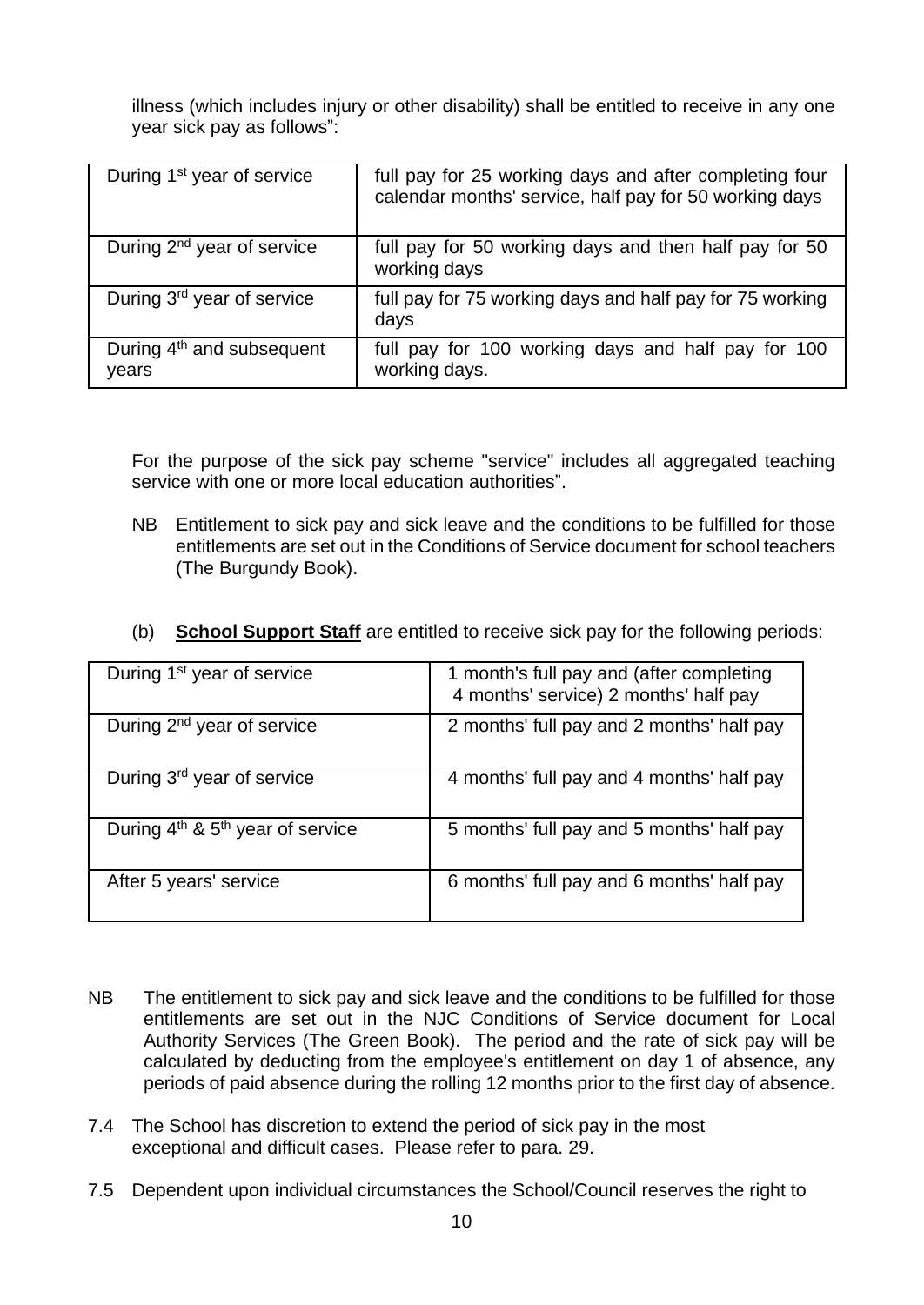terminate employment before full sick pay entitlement has been exhausted.

7.6 Sick pay may be suspended if an employee abuses the sickness scheme, e.g. whilst claiming to be sick, working or engaging in activities which are likely to be inconsistent with the reason for absence and/or which are unlikely to be conducive to recovery ; *or* is absent on account of sickness due or attributable to deliberate conduct prejudicial to recovery;

*or* the employee's own misconduct or neglect;

*or* active participation in professional sport;

*or* injury while working in the employee's own time on his/her own account for private gain;*or* for another employer,

**or** if the employee continually refuses to engage with the Authority during their absence**.**

In these instances, reference should also be made to the School's Disciplinary Policy.

- 7.7 The Headteacher shall advise the employee of the grounds for suspension of sick pay, and the employee shall have a right to a hearing before the Personnel Committee Panel of the Governing Body. If the Governors decide that the grounds were justified then the employee shall forfeit the right to payment in respect of that period of absence. The final right of appeal will be to the appropriate Appeal Committee of the Governing Body. If the Appeal Committee decides that the grounds were justified, then the employee shall forfeit the right to payment in respect of that period of absence. A Trade Union Representative or work colleague can also attend at the employee's request. Any appeal against the suspension of sick pay must be made to the Appeal Committee within 7 working days of the written confirmation of suspension. Appeals will be held where possible within 21 working days.
- 7.8 Repeated abuse of the sickness scheme will be dealt with under the School Disciplinary Policy.
- 7.9 Employees will only be entitled to sick pay if :
	- (i) notification is made immediately to the Headteacher/School;
	- (ii) further notification is made as required by the school;
	- (iii) a fit note is submitted to the school not later than the eighth calendar day of absence;
	- (iv) subsequent fit notes are submitted as necessary.
- 7.10 The School/Council may require employees to attend an Occupational Health practitioner nominated by the School/Council, subject to the provisions of the Access to Medical Reports Act 1988, where applicable. The School/Council shall meet any reasonable costs for this. If an employee fails to attend at least two appointments without notice or reasonable explanation, they shall pay the non-attendance charge of their last appointment. If the School/Council feel a second medical opinion is needed, it will be sought from an Independent Medical Adviser at the School/Council's expense. Any costs for a second opinion requested by the employee will be at the employee's expense. Employees are required to attend medical assessments at the School/Council's request, and refusal or failure to do so may result in disciplinary action. Decisions about managing their absence and their future employment will be made on the information available to the School/Council at that time.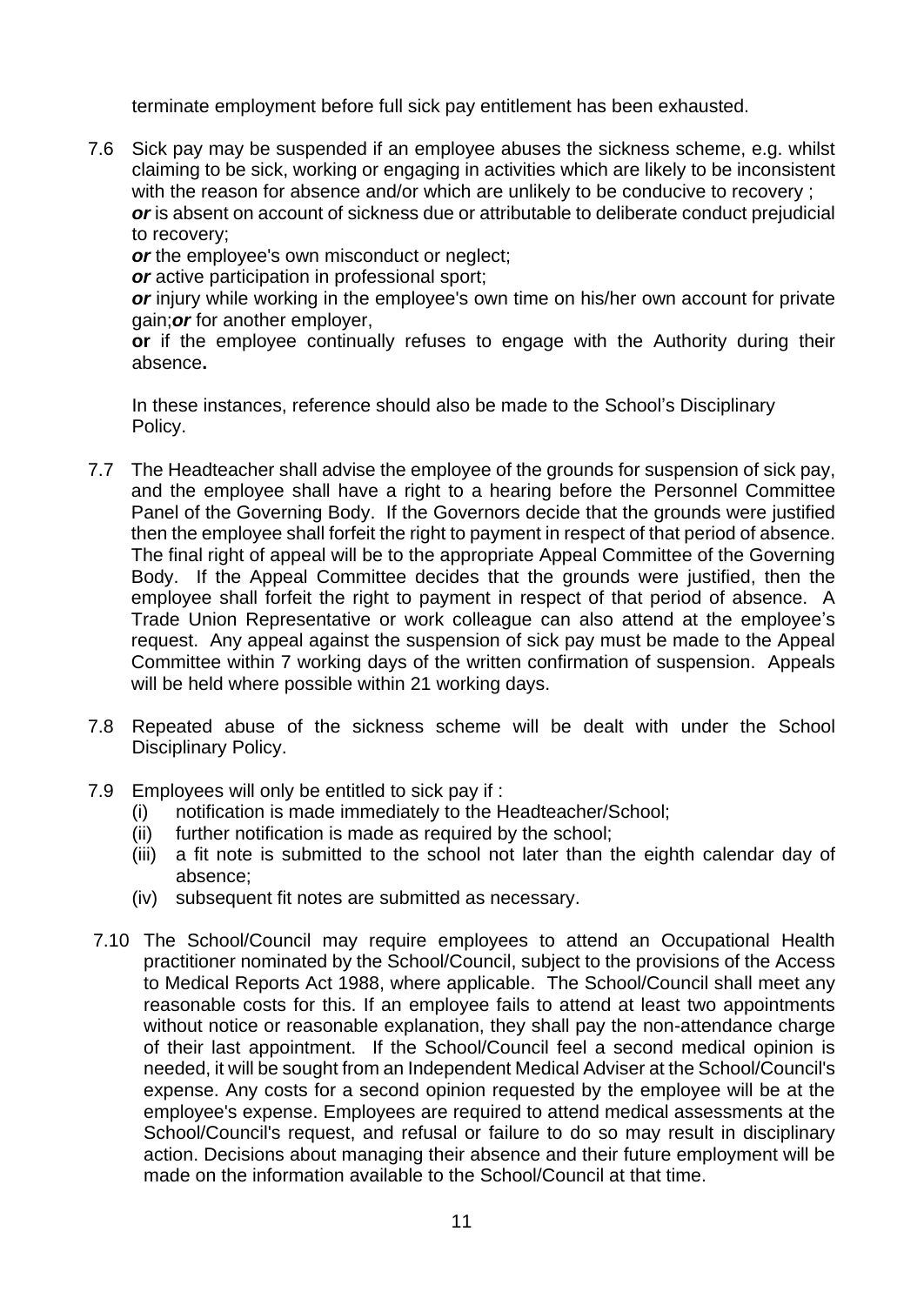- 7.11 If the School/Council requires a fit note from an employee before the eighth day of absence, the cost will be reimbursed to the employee if a receipt is provided.
- 7.12 Sick pay will continue to be paid at full or half pay if a public holiday falls during such sickness absence. No substitute public holiday should be given.
- 7.13 During full pay periods, sick pay will be an amount which, when added to the Statutory Sick Pay and Incapacity Benefit, equals normal pay. For half pay periods, sick pay will equal half of normal earnings plus statutory sick pay, as long as the total sum does not exceed normal pay.
- 7.14 Normal pay includes all contractual earnings that would be paid during a period of normal working.
- 7.15 Under the provisions of the Education (Health Standards) (Wales) Regulations 2004, employees must be medically fit to undertake their duties.

#### **8. Suspension on Medical Grounds**

8.1 If an employee attends work or returns from a period of absence and the Headteacher/Manager has serious concerns about their fitness to work, the Headteacher/Manager may suspend the employee on medical grounds. The Headteacher/Manager must consult with Education HR Section, prior to making any medical suspension. Employees will be suspended on full pay whilst medical advice is sought from their GP and/or Occupational Health.

#### **9. Sickness Absence and Elective Cosmetic Procedures**

9.1 Sick Pay exists to prevent financial hardship for employees who can't work because they are ill. It will not be used for employees choosing to have elective cosmetic procedures. Employees should arrange for such procedures to be carried out during school holidays.

#### **10. Hospital Appointments**

10.1 An employee attending a planned hospital appointment eg: routine check up, screening or minor procedure should seek approval from their Headteacher/Manager for authorised absence. An appointment card or letter from the GP/Hospital etc should be presented to the Headteacher/Manager before the appointment. Failure to provide this may result in the employee having to take unpaid leave. Employees are required to complete the "Request for Absence During Term Time Form" which will be signed by the Headteacher and then sent to the Education HR Section. Employees should make every effort to arrange appointments outside of working hours, where this is possible.

#### 10.2 **Other Appointments - Attendance at routine doctor, nurse, dental, opticians or similar appointments should be made outside of working hours**.

10.3 Employees admitted to hospital, or absent for longer than a half day will be considered absent due to sickness and should comply with the reporting arrangements in paragraph 5.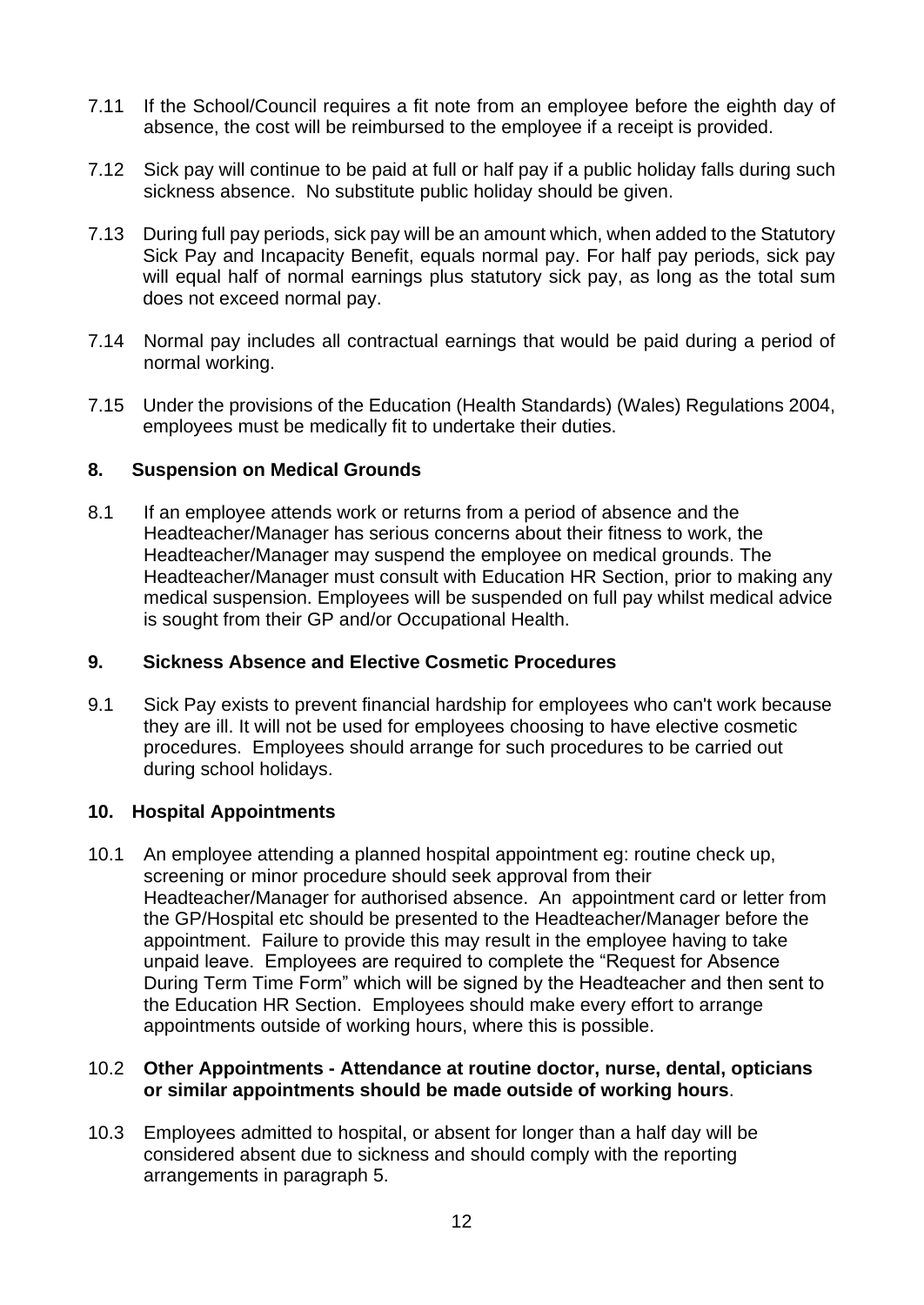#### **11. Sickness Absence and Disability**

- 11.1 The Headteacher/Manager should be aware that a disabled employee may find it difficult to comply with reporting procedures, particularly if they live on their own. In such cases, they should review the employees' needs and agree appropriate arrangements.
- 11.2 All reasonable adjustments will be considered, to help disabled employees perform their role and achieve a good level of attendance. However, good attendance is a requirement for all employees. Should a disabled employee not be able to achieve an acceptable level of attendance, following support and reasonable adjustments, their absence will be managed using the trigger/improvement notices framework.
- 11.3 The Headteacher/Manager must consult with Education HR Section before determining that an employee meets an absence trigger, because of disability related absence.

#### **12. Occupational Health Support and Specialist Medical Opinion**

12.1 There is often reluctance by Managers / Headteachers to refer their employees, especially if they are sick with an emotive illness such as stress, cancer or bereavement. However, the Occupational Health Unit can offer support to the employee including accessing other support agencies (for example counselling / physiotherapy).

12.2 If an employee is absent from work due to:

- 1. Musculoskeletal condition Offer referral to Pen Y Lon
- 2. Back related condition Offer referral to Pen Y Lon
- 3. Stress, depression, anxiety Offer Care First Service

An immediate Occupational Health referral should be made, so that support can be provided for the individual without delay.

4. Bereavement - Offer referral to Care First & signpost to Conwy Care details.

If the absence is for 2 weeks or more following the special leave arrangements, a referral to Occupational Health should be made, where appropriate.

- 12.3 If an employee is absent for two weeks or more, a referral to Occupational Health (or another medical specialist) should be made, if appropriate.
- 12.4 If the reason for absence is clearly established, with a clear period for recovery, a referral may be deferred. Equally, an immediate referral may be made if it is believed an absence will extend beyond two weeks, and advice from Occupational Health will be beneficial. Absences relating to mental health issues will be considered for immediate referral in order to support the employee.
- 12.5 Consideration may also be given to seeking a specialist medical opinion. This should be considered if it is potentially cost effective and may help an early recovery and return to work. The cost of obtaining this advice will be borne by the school.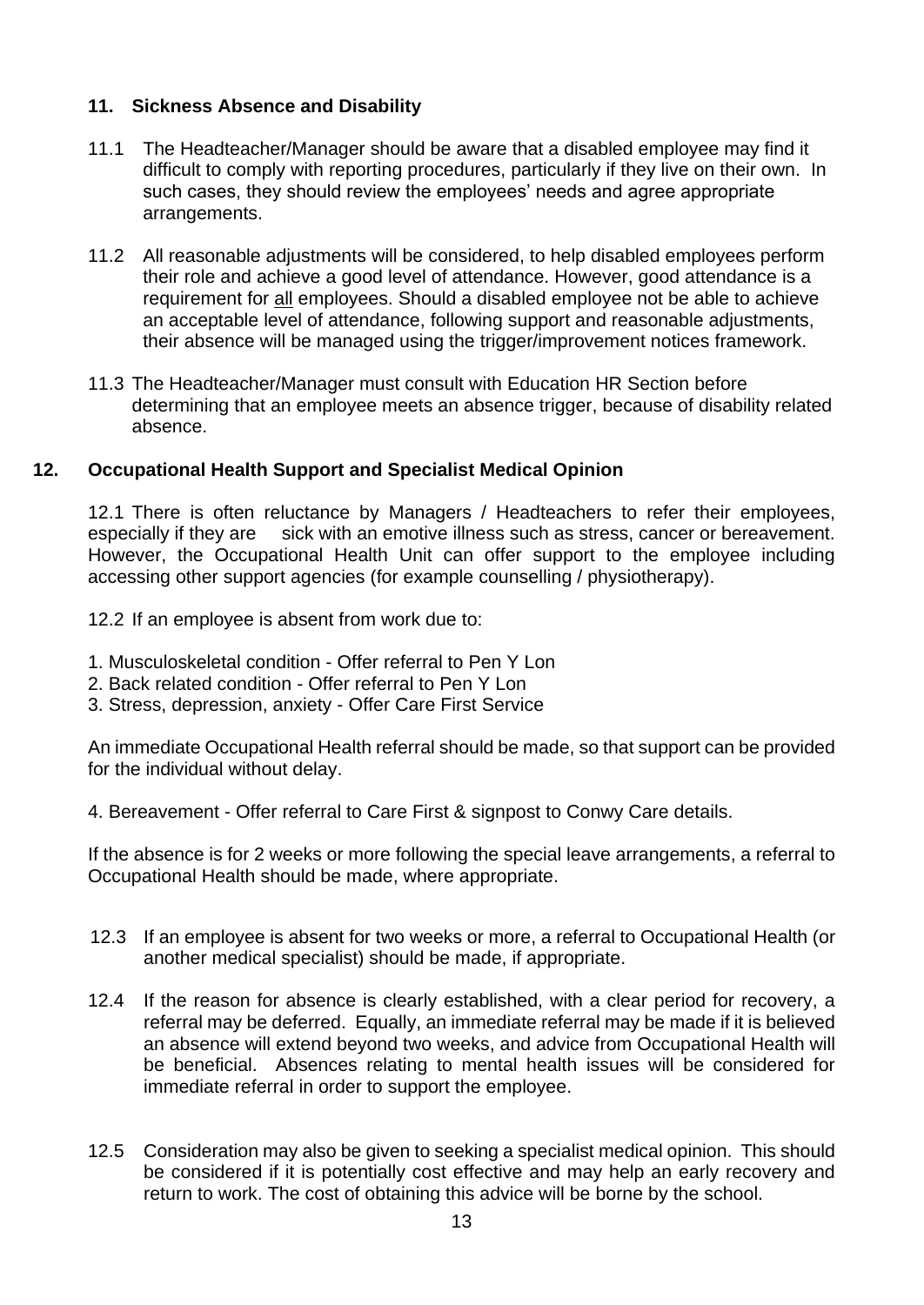- 12.6 Following referral, the employee will receive an appointment for Occupational Health (or another medical specialist), and must attend unless they can provide satisfactory reasons for not doing so (the school will be required to pay any non-attendance charge.) If the employee cannot make the appointment time, they must contact the Occupational Health provider to re-arrange, and notify their Headteacher/Manager. Disciplinary action may be taken if the employee persistently fails to attend appointments.
- 12.7 All reasonable efforts should be made to help with travelling difficulties.
- 12.7.1 If an employee has a debilitating condition or serious difficulty getting to an appointment due to their ill health they may ask for a home visit to be made. Any request will be considered by the Occupational Health provider and accommodated where possible.

#### **13. Counselling Service**

- 13.1 Occupational Health offers a free 24 hours **confidential** counselling service which can be accessed directly by employees on 0800 174319 [\(www.care-first.co.cuk](http://www.care-first.co.cuk/) – user name: con001, password: conw1234) or by referral from their Headteacher/Manager. Any management referrals for counselling must be discussed with the employee and can only be done with the employees consent
- 13.2 The Council will fund up to six counselling sessions per employee with the Council's approved provider.
- 13.3 A professional counselling service is also available for teachers through Teacher Support Line Cymru – this is also a free and confidential service. Contact 0800 085 5088 or www.teachersupport.info.

#### **14. Physiotherapy Service**

14.1 A referral to the Physiotherapy provider can be arranged through Education HR should this be viewed as beneficial to the recovery or to keep employees at work. Employees should discuss any muskoskeletal issues with their Headteacher/Manager in order to establish whether a referral would be beneficial.

#### **15. Recording, Monitoring & Measuring Sickness Absence**

15.1 It is recognised that the basis for effective management of sickness absence is a comprehensive and accurate system of recording, monitoring and measuring. For effective monitoring and management of absence, each period of sickness must be recorded promptly, regardless of duration or cause. The Council will assist the school in this area and all relevant paperwork must be forwarded to the Education HR Section immediately.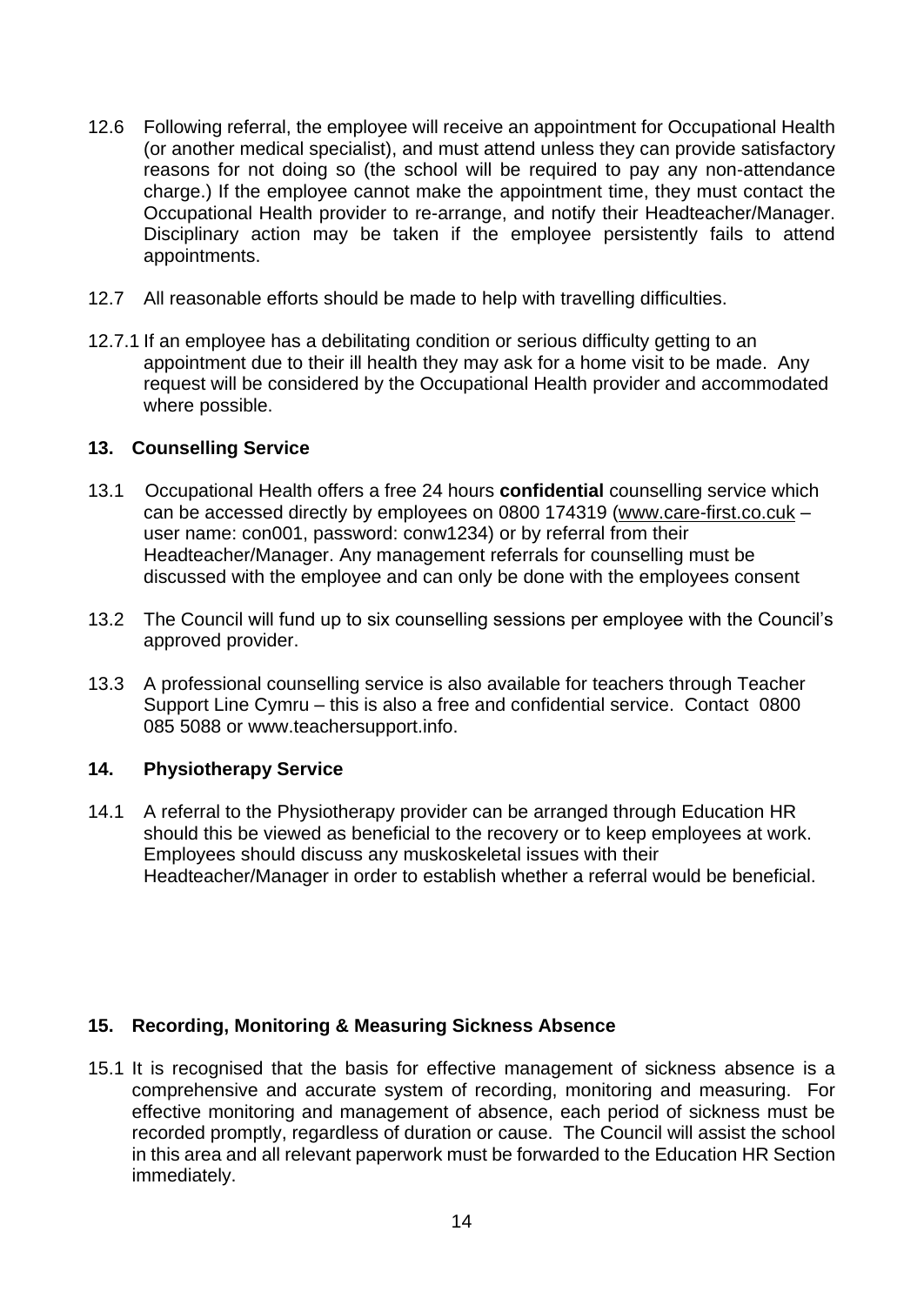- 15.2 In order to record and produce accurate statistical data, it is important that the school is consistent in its approach. It is vital that officers responsible for absence management also know what should be recorded as sickness absence. Reference should be made to the Sickness Absence File which was issued by the Council in September 2009. Further guidance may be obtained from Education HR Section.
- 15.3 All sickness absence should be reported to the Education HR Section immediately by submitting the white copy of the Self-Certification Form. Upon return of the employee to work, the yellow copy of the Self-Certification Form should be submitted immediately to the Education HR Section Also, schools are required, at the end of each month, to submit Form CT45(S). Schools may request a breakdown of staff sickness absence at any time from the Education HR Section.

#### **16. Managing Short Term Absence - Trigger System**

- 16.1 Despite the best endeavours of all parties, problems with an employee's absence may persist; the school will therefore need a series of indicators, which will tell them at what point further action may be required.
- 16.2 All records of employees absent from work due to sickness should be reviewed every term. Employees on long-term sickness, and those individuals identified as having excessive absences, will be monitored continuously.
- 16.3 A series of trigger points listed below will ensure consistency of approach and allow the school to manage employees absence. A whole school approach will be used in order to ensure that all staff are treated fairly. Each case will be dealt with on its merits, considering the circumstances of the case, in order to ensure that unfair treatment does not arise.
- 16.4 The school will arrange for appropriate action to be taken for each employee who has been identified as reaching the initial 'trigger points' as set out below.
- 16.5 The trigger points used are as follows:

| <b>Initial Trigger Point</b> |                          | 6 working days' self-certified absence within a rolling<br>six-month period; (see para 16.6 below) |
|------------------------------|--------------------------|----------------------------------------------------------------------------------------------------|
|                              |                          | or                                                                                                 |
|                              |                          | 3 episodes of absence in a 3 month period                                                          |
|                              |                          | or                                                                                                 |
|                              |                          | any regular pattern of absence (i.e. frequent Mondays,<br>Fridays, absence after Bank Holidays)    |
|                              |                          | or                                                                                                 |
|                              |                          | any frequent periods of longer term absence                                                        |
|                              |                          | or                                                                                                 |
|                              |                          | other circumstances considered problematic (i.e.<br>failure to record a valid reason for absence)  |
| <b>Second Trigger Point</b>  | $\overline{\phantom{a}}$ | Where a further trigger has been met after an<br>improvement notice has been issued.               |

16.6 Where an employee has been persistently close to but not hit a trigger, the Headteacher/Manager may meet with the employee to bring the pattern of their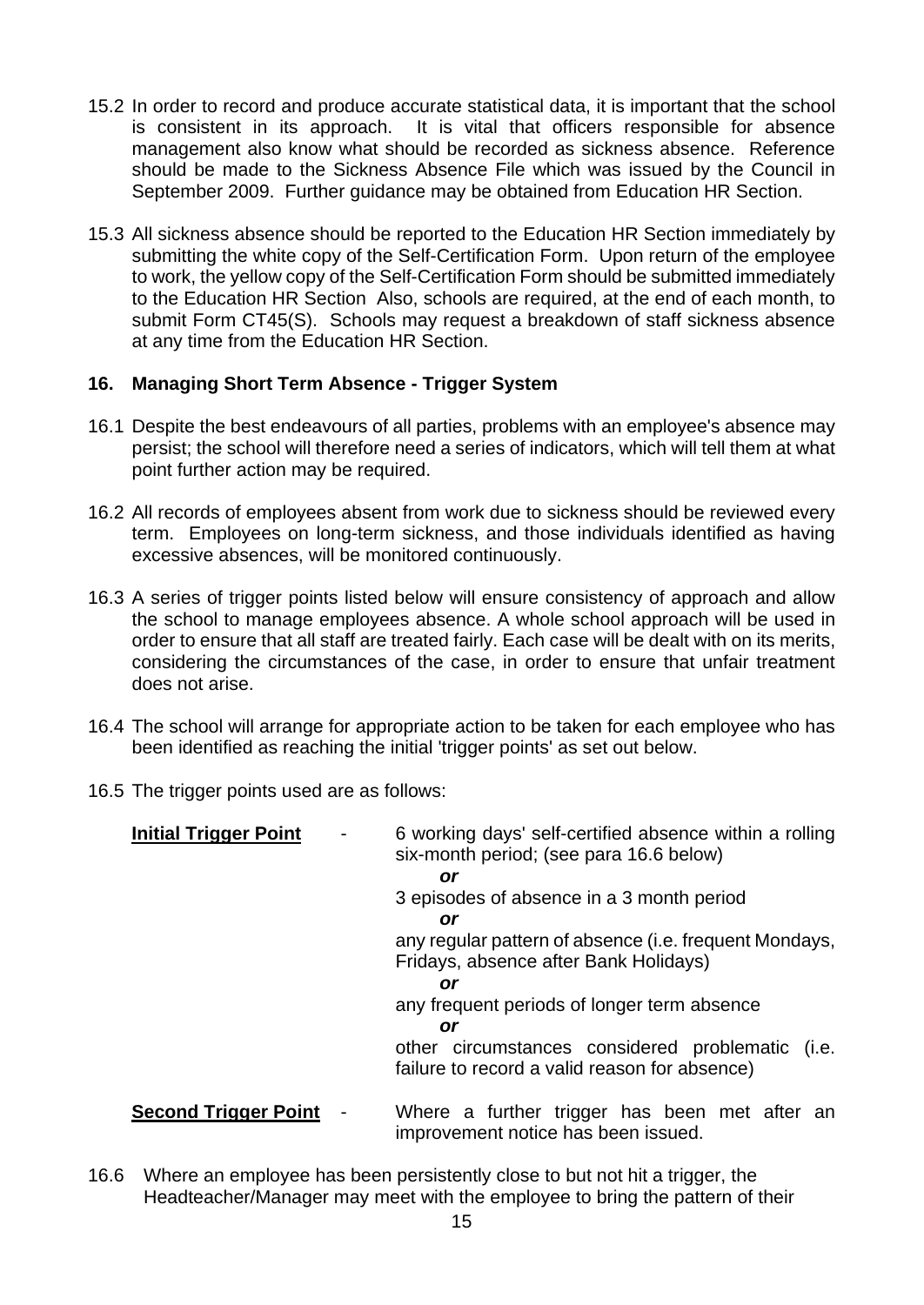absence to their attention, identify if there are any underlying problems and whether any preventative action can be taken. The Return to Work Interview will be used for this purpose. A Formal or Final Improvement Notice will not be issued at a return to work interview but should be part of a separate attendance review meeting. Employees may be issued with a Verbal Improvement Notice at this stage.

16.7 Where a single episode of six days absence occurs, and the employee normally has an excellent attendance record, the above trigger will still be hit. However, taking into account the overall excellent attendance record, the Headteacher/Manager may decide not to issue an improvement notice.

#### 17 **Pregnant Employees**

Pregnant Employees should have an early pregnancy risk assessment (an information pack is available on the School's Y Drive). Adjusted duties or other reasonable measures should be explored with pregnant employees who are at risk of being absent. Absences relating to an employee's pregnancy will not count towards the trigger system. Employees off sick due to pregnancy in the four weeks before the week the baby is due, will automatically start maternity leave.

#### **18. Attendance Review Meetings and Improvement Notices**

- 18.1 Employees who meet trigger points will be asked to attend an attendance review meeting. At this meeting, the Headteacher/Manager will establish the employees continued fitness for work and the employee may discuss any underlying problems or concerns. The Headteacher/Manager will bring to the employee's attention the high level of short term absence and/or frequent long term absences they have had. The headteacher/Manager may refer an employee with a number of short term absences to Occupational Health to see if there is an underlying medical condition contributing to the absence. The Education HR Section will be available to give advice if required.
- 18.2 Except where a verbal improvement notice may be issued (at the Return to Work Interview), employees will be given five working days notice to attend an Attendace Review Meeting, however, the meeting could take place sooner if the employee agrees.
- 18.3 As an outcome of an Attendance Review Meeting a Headteacher/Manager may decide to issue the employee with an Improvement Notice. The purpose of this is to advise them that their absence is affecting the efficient running of the school, which cannot be sustained.
- 18.4 The Improvement Notice (appendix 3) will detail the absences which have led to the trigger being reached, detail any explanation given by the employee and outline the improvements which will be required.
- 18.5 There are two formal levels of Improvement Notice. The level of notice issued will depend on circumstances for each case. Employees can be represented by a work colleague or Trade Union representative at all **formal stages** of the policy. **A representative from Education HR Section must be present at any meeting where a final improvement notice or dismissal may be the outcome.**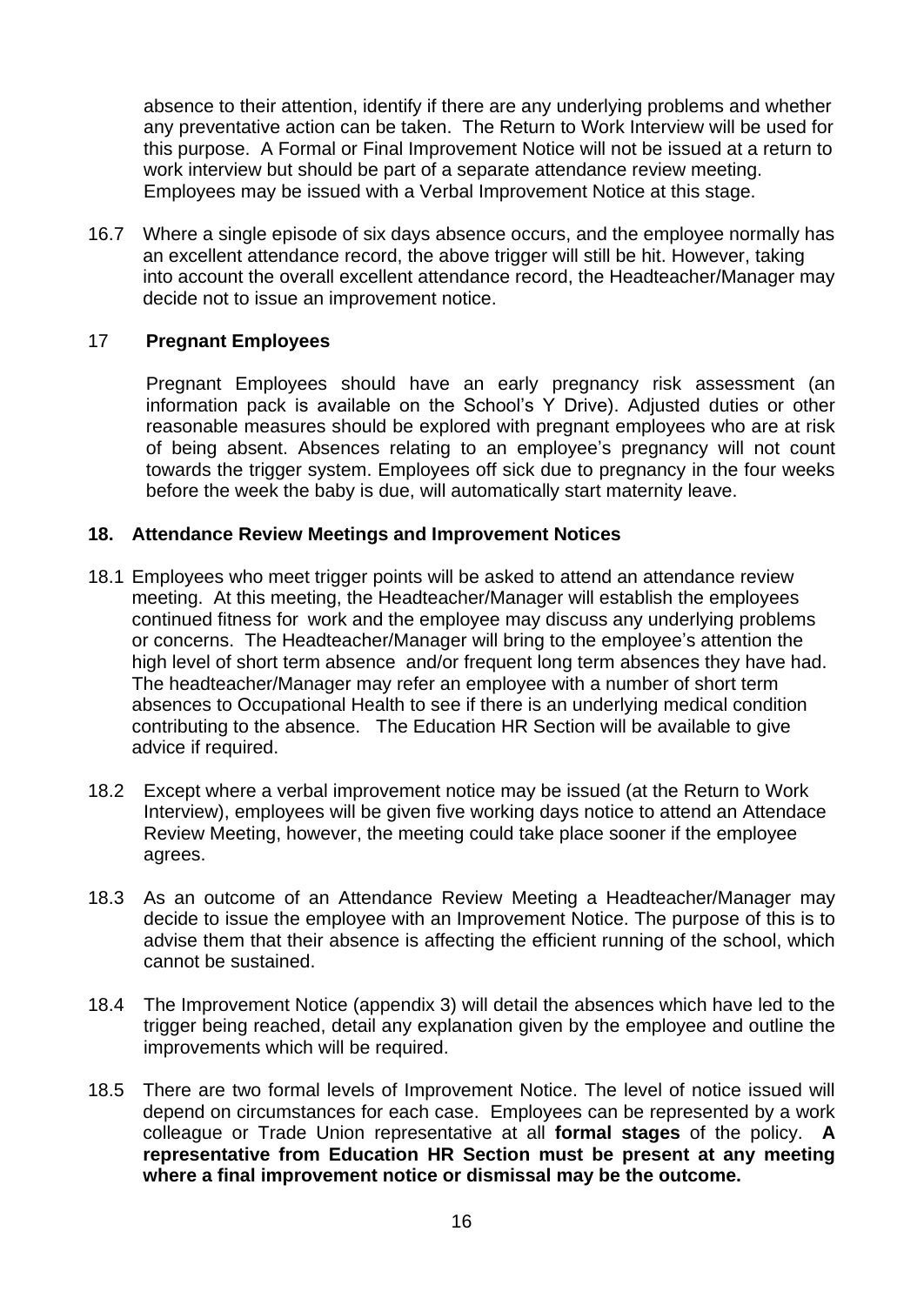| <b>Informal Verbal Improvement</b><br><b>Notice</b> | Can be issued where the employee is<br>hitting the trigger system for the first time or is<br>persistently falling short of the trigger system. A<br>note will be kept on the employee's file with details<br>of any agreed improvements to be made for a<br>period of 12 months. If by this time the employee's<br>attendance has improved to an acceptable level,<br>the Verbal Improvement Notice will not be<br>considered if their attendance deteriorates in the<br>future and further action is needed. |
|-----------------------------------------------------|----------------------------------------------------------------------------------------------------------------------------------------------------------------------------------------------------------------------------------------------------------------------------------------------------------------------------------------------------------------------------------------------------------------------------------------------------------------------------------------------------------------|
| <b>Formal Improvement Notice</b>                    | Can be issued by the Headteacher/Manager if an<br>employee has met the trigger points for the first<br>time and can't provide sufficient reason for the<br>level of absence or where an employee has<br>received a Verbal Improvement Notice but no<br>improvement to attendance has been made. An<br>employee can be issued a Formal Improvement<br>Notice without having received<br>a Verbal<br>Improvement notice. A Formal Improvement<br>Notice will remain on file for 12 months.                       |
| <b>Final Improvement Notice</b>                     | Can be issued only where an employee<br>has received an Informal or Formal<br>Improvement Notice and fails to maintain an<br>improvement in their attendance levels. A Final<br>Improvement Notice will remain on file for 18<br>months.                                                                                                                                                                                                                                                                       |
| <b>Dismissal</b>                                    | If an employee has received all possible support<br>from their manager to meet attendance targets                                                                                                                                                                                                                                                                                                                                                                                                              |

18.6 **Dismissal** (In relation to persistant/excessive short term absences where no serious medically related problem has been identified). If no improvement is apparent after a reasonable period, following review sessions and support in meeting attendance targets by the school, and dismissal for persistant/excessive absence is being considered, then the School should first consider alternative options such as redeployment, demotion or suspension without pay.

and fails to improve after a reasonable period of time, the Governing Body will decide whether

their employment can continue.

- 18.7 If none of the alternatives are available, or if they are inappropriate, and if a final caution has been issued, the employee may be dismissed. Such action may only be taken by the appropriate committee of the Governing Body after receiving advice from the Council. The Education HR Section should be contacted for guidance on the procedure to be followed.
- 18.8 Where the issue of dismissal of a teacher/support worker on medical grounds arises, under the provisions of the Education (Health Standards) (Wales) Regulations 2004,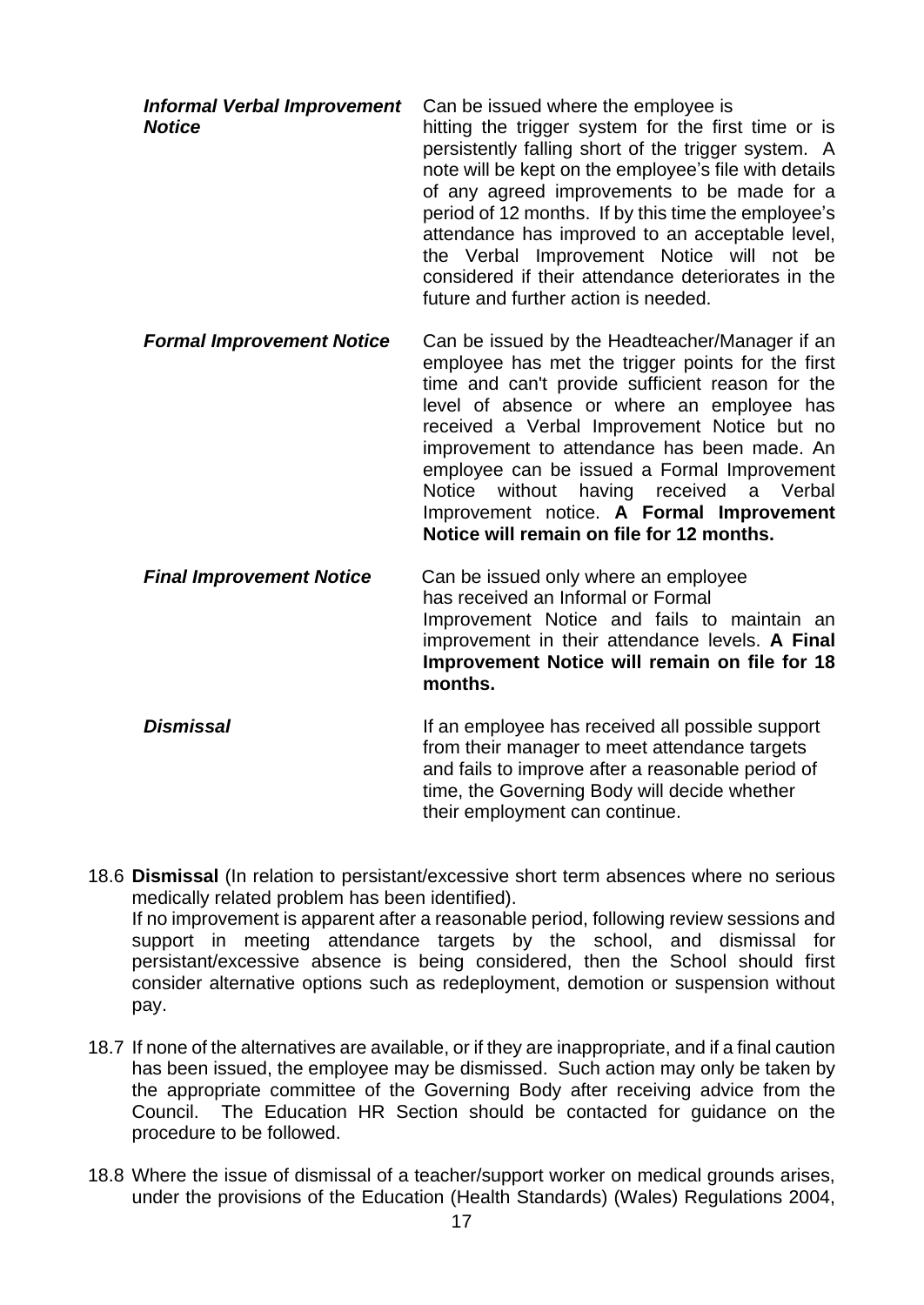the employer must give that teacher/support worker the opportunity to submit medical and other evidence and to make representations, and must consider such evidence and representations. If the teacher/support worker so asks, the employer must arrange for a medical examination; the teacher's/support worker's own medical adviser may, on request, be present at the examination. Consideration must be given to whether reasonable adjustment may enable a disabled employee to continue to perform effectively.

#### **19. Appeal Process**

- 19.1 An employee may appeal against any Formal Improvement Notice or against a dismissal.
- **19.2** Appeal Against Formal/Final Improvement Notice
- 19.2.1 Appeals must be made in writing to the Chair of Governors within seven working days of receiving written confirmation of the Formal/Final Improvement Notice. The grounds on which the appeal is made must be clearly stated.
- 19.2.2 The Chair of Governors will arrange an appeal hearing to be heard by the appropriate HR Committee, where possible, within fourteen working days of receiving employee's appeal.
- 19.2.3 The employee has the right of representation by a Trade Union representative or a work colleague.
- **19.3** Appeal Against Dismissal
- 19.3.1 If an employee wishes to appeal against a decision to dismiss with regard to his/her sickness, he/she must indicate this in writing to the Chair of Governors **within seven working days**. The Chair of Governors will arrange an appeal hearing. The appeal will be heard by the Appeals Committee of the Governing Body, where possible, **within 21 working days** of receipt. If an appeal date cannot be arranged within this timescale, the employee will be notified without delay.
- 19.3.2 Attendance at the Appeals Committee shall be limited to:
	- the Members of the Committee:
	- the Committee Clerk
	- LA HR Advisor; (who has not previously been involved in the case)
	- the appellant:
	- the appellant's representative;
	- the Chief Education Officer or his/her representative.
- 19.3.3 The decision of the Appeals Committee shall be final and the outcome and any associated recommendations shall be reported for information to the Governing Body and to the LA for appropriate action.
- 19.3.4 In cases where an appeal against dismissal is upheld by Governors and a decision made to re-instate / re-engage, the appellant shall suffer no loss under his Contract of Employment.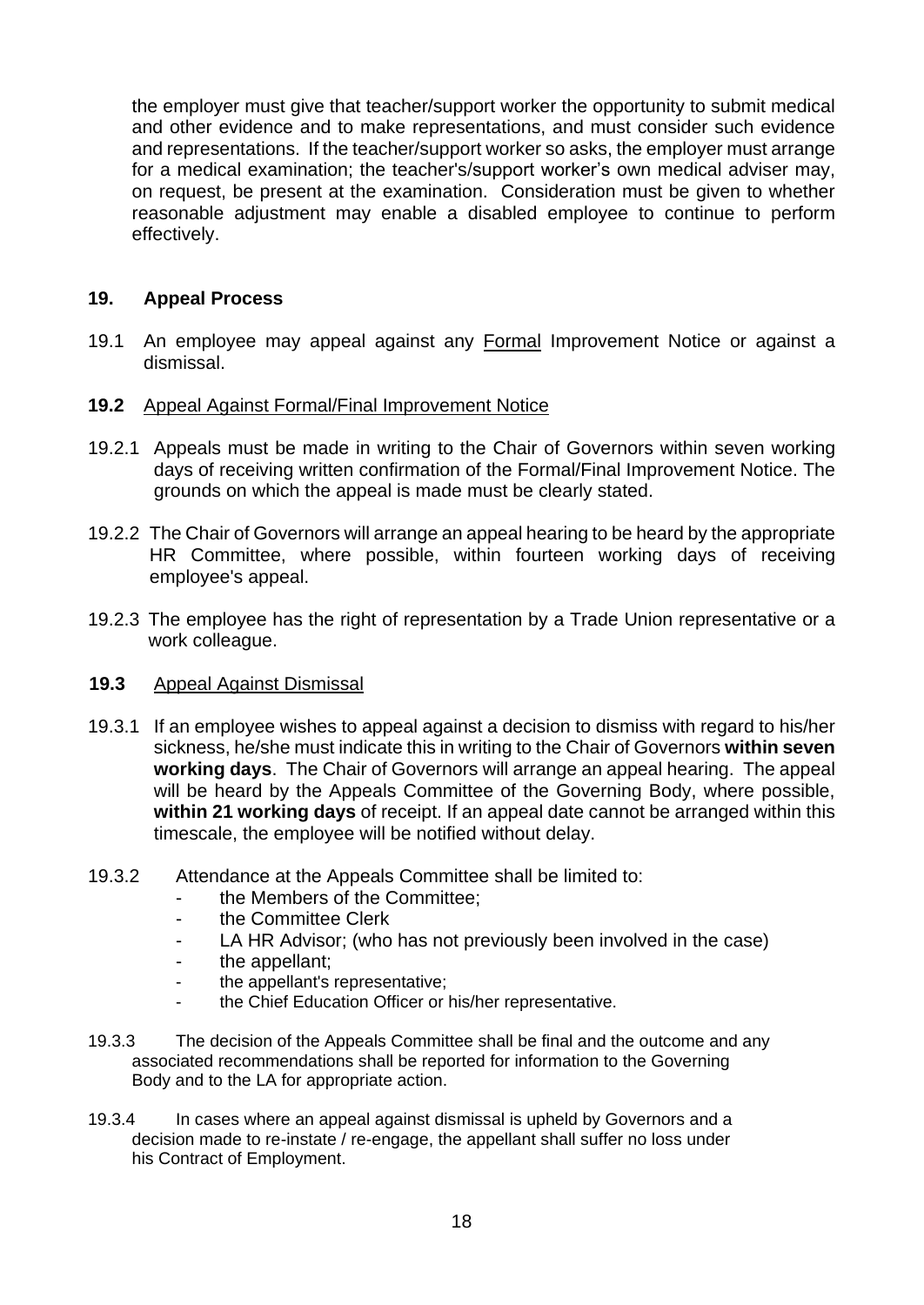#### **20. Sickness Absence and Annual Leave APPLICABLE TO STAFF WORKING 52 WEEKS, E.G. SCHOOL CARETAKERS**

- 20.1 Where an employee falls sick just before or during a period of annual leave, the Headteacher will inform the Education HR Section and will agree to transfer the employee to sick leave. The annual leave can then be taken at another time subject to the following **conditions:-**
- The absence must be for a period of five working days or more.
- It must be certified by a qualified medical practitioner, any costs for a certificate will be paid by the school
- The employee must contact their manager by telephone as soon as they become aware that there will be a period of incapacity of five working days or more.
- Where the employee is overseas when he/she falls ill or is injured, evidence must be produced that the employee has made an insurance claim for medical treatment received at an overseas location.

#### **21. Long Term Sickness and Carry Over of Annual Leave APPLICABLE TO STAFF WORKING 52 WEEKS ONLY, E.G. SCHOOL CARETAKERS**

- 21.1 An employee who is absent due to long term ill health will accrue and may take annual leave. If an employee wishes to take annual leave during a period of sickness absence, they must contact their line manager to request the annual leave in the usual way. The employee does not need to be signed as fit for work in order to take annual leave.
- 21.2 Employees may take annual leave to travel on holiday during a period of sickness absence. In some cases, a holiday may be deemed beneficial, and help the employee return to work sooner.
- 21.3 Employees should however be aware that they must not engage in activities that are either:
	- inconsistent with their stated reason for sickness absence, or
	- may worsen/prolong their absence. (for example: going on a climbing holiday, whilst off with a bad back.)

If they do, the sick pay may be suspended and the school may take action under the Disciplinary Policy.

21.4 Employees must be able to benefit from 28 days statutory leave - 20 days annual leave and 8 bank holidays (pro-rata for part time employees) - in any given leave year. If they haven't been able to take this statutory leave, due to sickness absence, they will be able to carry the remainder into the new leave year. For example:

Joan's leave entitlement with the school is 38 days, including 8 bank holidays. Her leave year runs from 1<sup>st</sup> April to 31<sup>st</sup> March. During this leave year, Joan was off sick from 1<sup>st</sup> December until 3<sup>rd</sup> April. Before the sick leave, Joan was able to benefit from 15 annual leave days and 5 bank holidays – in total 20 days. She will therefore be able to carry over 8 days into the new leave year.

21.5 The above only applies to statutory leave. In the above example 10 of Joan's days were lost. This is because they were contractual leave, above and beyond the statutory entitlement.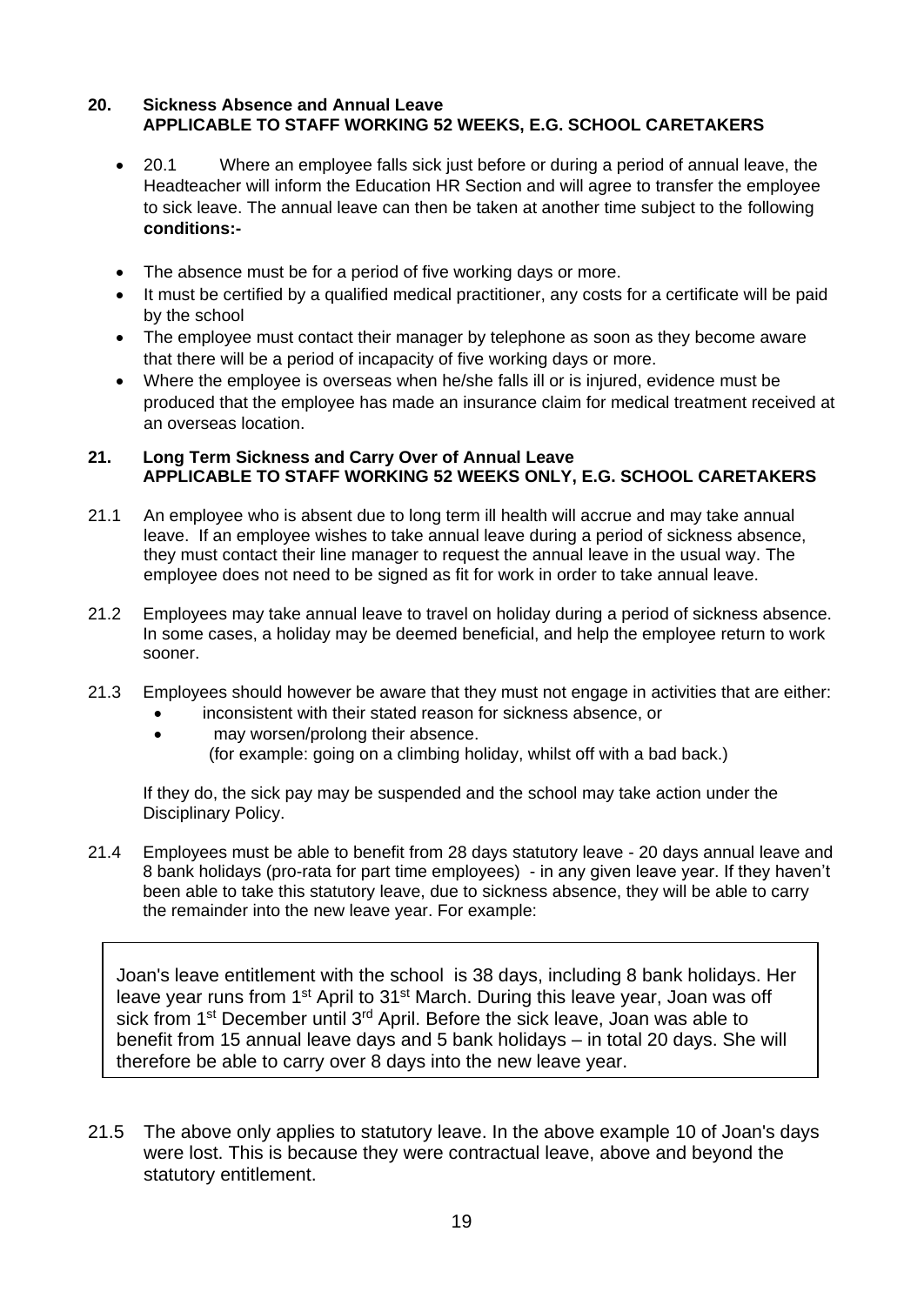21.6 Employees may bank up to 8 days of any carried over annual leave (up to a maximum of 40 days) which can only be taken subject to the needs of the service.

# **Part 2 – Managing Employees with Longer Term Health Problems**

#### **22. Introduction**

- 22.1 It is the aim of the school to create a working environment that promotes the health and well being of employees.
- 22.2 For many employees work is not just about earning money, it provides opportunities for friendships, personal learning and promotes self esteem. People in work have been found to be physically, psychologically and socially healthier than people who are out of work.
- 22.3 The school appreciates the skills and experience held by employees and the contribution they make whilst in work. The school recognises that longer absences from work can reduce the chances of the employee resuming work.
- 22.4 This section of the policy describes the support the school can offer to employees with health problems to help them remain in or return to work. It also outlines the schools approach to managing long term absence.
- 22.5 The purpose of this section of the policy is to:
	- maximise the well-being of employees
	- minimise levels of long term absence
	- provide support for employees returning from periods of ill health
	- provide support for employees who become disabled during their employment

#### **23. To whom does this apply?**

- 23.1 This part of the policy is about managing and supporting employees who:
	- Have been off work or are expected to be off work due to ill health
	- Are experiencing social, psychological or physical problems that prevent them from working normally
	- Have a disability that requires reasonable adjustments to be considered to enable them to contribute fully at work
	- Have been absent from work due to stress or a mental health related illness

### **24. Disability**

- 24.1 The Disability Discrimination Act defines a disabled person as having 'a physical or mental impairment which has a substantial and long term adverse effect on his/her ability to carry out normal day to day activities'.
- 24.2 It is recognised that some employees may become disabled during their working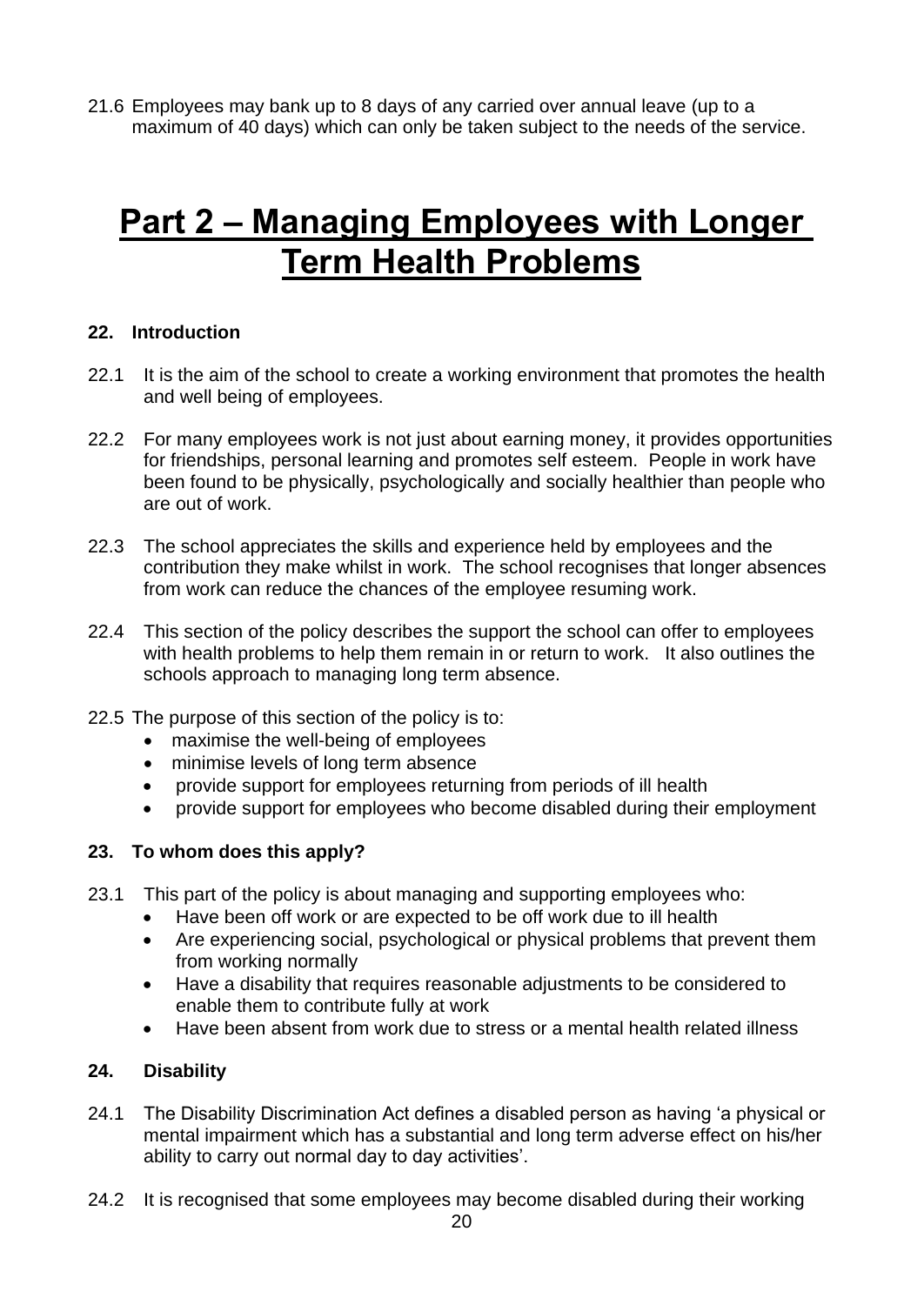life. The school greatly value the contribution that disabled employees can make and will work to retain such employees.

- 24.3 The school will take reasonable steps to reduce or remove any substantial disadvantage faced by an employee with a disability. Reasonable adjustments will be made following advice from Occupational Health, Health and Safety, Education HR Section or other specialist adviser e.g. Access to Work. Adjustments must be reasonable for both the employee and their health needs, and the school. Options should be discussed with the employee and a review carried out of their skills and abilities and the needs of the school.
- 24.4 Such adjustments may include:
	- making adjustments to premises.
	- allocating some of the disabled employee's duties to another employee.
	- transferring the employee to fill an existing suitable vacancy.
	- altering the employee's working hours
	- assigning the employee to a different workplace.
	- supporting rehabilitation, assessment or treatment
	- giving the employee further training.
	- acquiring or modifying equipment.
	- modifying instructions or reference manuals.
	- modifying procedures for testing or assessment
- 24.5 Support through Access to Work, or another external agency will be investigated.
- 24.6 The school and employees should contact Education HR Section if they require advice on disability related issues.

#### **25. Supporting Employees Whilst In Work**

- 25.1 The school will aim to help employees remain in work where possible. Proactive input can identify measures that can prevent or limit absence from work.
- 25.2 An employee may approach their line manager or seek advice from Education HR Section about a physical, social or psychological issue. If concerns are stress related, employees and managers should contact Education HR for advice.
- 25.3 The Headteacher/Manager should meet promptly with the employee to discuss the issues and undertake an Employee Well Being Risk Assessment (see appendix 4). An employee may have a colleague or Trade Union representative present at this meeting.
- 25.4 Following the meeting an action plan should be agreed to deal with any risks or concerns that have been identified at work. The employee will also be encouraged to set personal goals. The action plan should include regular review meetings between the Headteacher/Manager and employee and where appropriate, an Education HR Officer.
- 25.5 If the manager feels the employee is under performing, they should arrange a meeting with them to discuss their performance. This meeting should identify the performance deficit and explore the reasons for the change in performance. If well-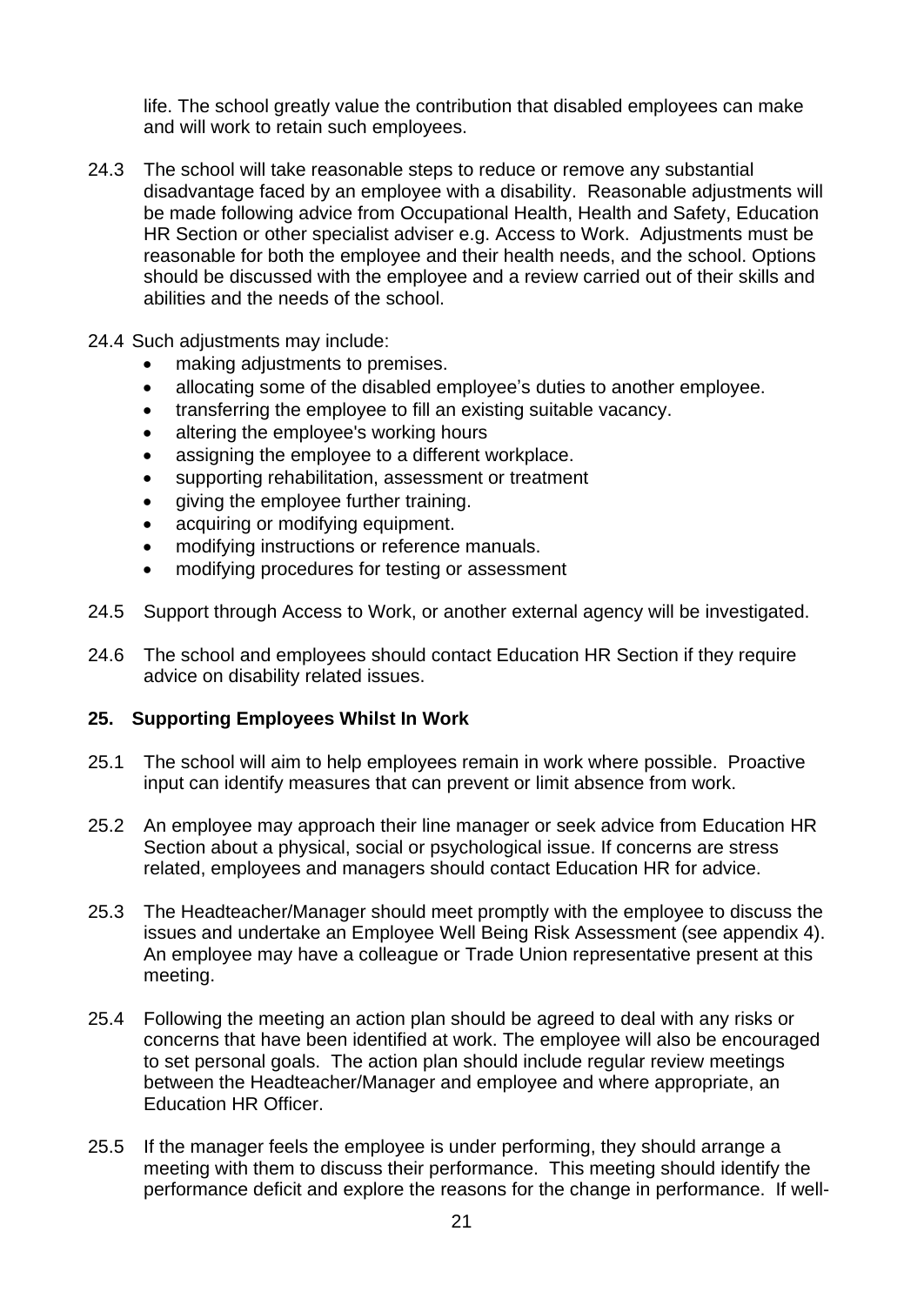being is a cause, the employee should be offered the Employee Well Being Risk Assessment. Otherwise reference should be made to the Capability Policy.

- 25.6 The Headteacher/Manager may be able to provide assistance such as:
	- counselling support
	- iob rotation
	- short term reduction in working hours
	- authorised periods of unpaid leave
	- temporary change to duties
	- flexible retirement
- 25.7 The school will have regard to the "Staff Health & Wellbeing Information Handbook" issued by the Welsh Government.
- **26. Counselling Service** Please refer to paragraph 13
- **27. Physiotherapy Service** Please refer to paragraph 14.

#### **28. Managing Long Term Absence**

- 28.1 If an employee is absent due to long term due to ill health, the line manager (or another nominated officer) will keep in regular contact. As a guide, it is expected that contact should be made on a monthly basis. Employees are also responsible for keeping in touch with their line manager, and updating them on any progress or significant developments.
- 28.2 In managing long-term absence, the school will aim to maintain a balance between supporting an individual during a period of ill health and needing to minimise sickness absence levels in order to maintain efficient services.
- 28.3 The Headteacher/Manager will act as 'case manager' to ensure appropriate management of long term absence. This will be done with input and support from Education HR Section, Occupational Health, Trade Union Representatives, Health and Safety, and other professional advisers as appropriate.
- 28.4 The Headteacher/Manager will:
	- Advise the employee of the sick pay allowance, and other support available.
	- Make an early referral to Occupational Health, if appropriate, and particularly if no return to work date is given.
	- Have regular contact with the employee to discuss their health condition in relation to their work.
	- Communicate and update others (above) as required
	- Ensure others understand the employee's work role
	- Explore options (below) with the employee
	- Review the progress of any return to work or Rehabilitation Plan
	- Maintain confidential records

28.5 The aim of regular contact with employees will be to: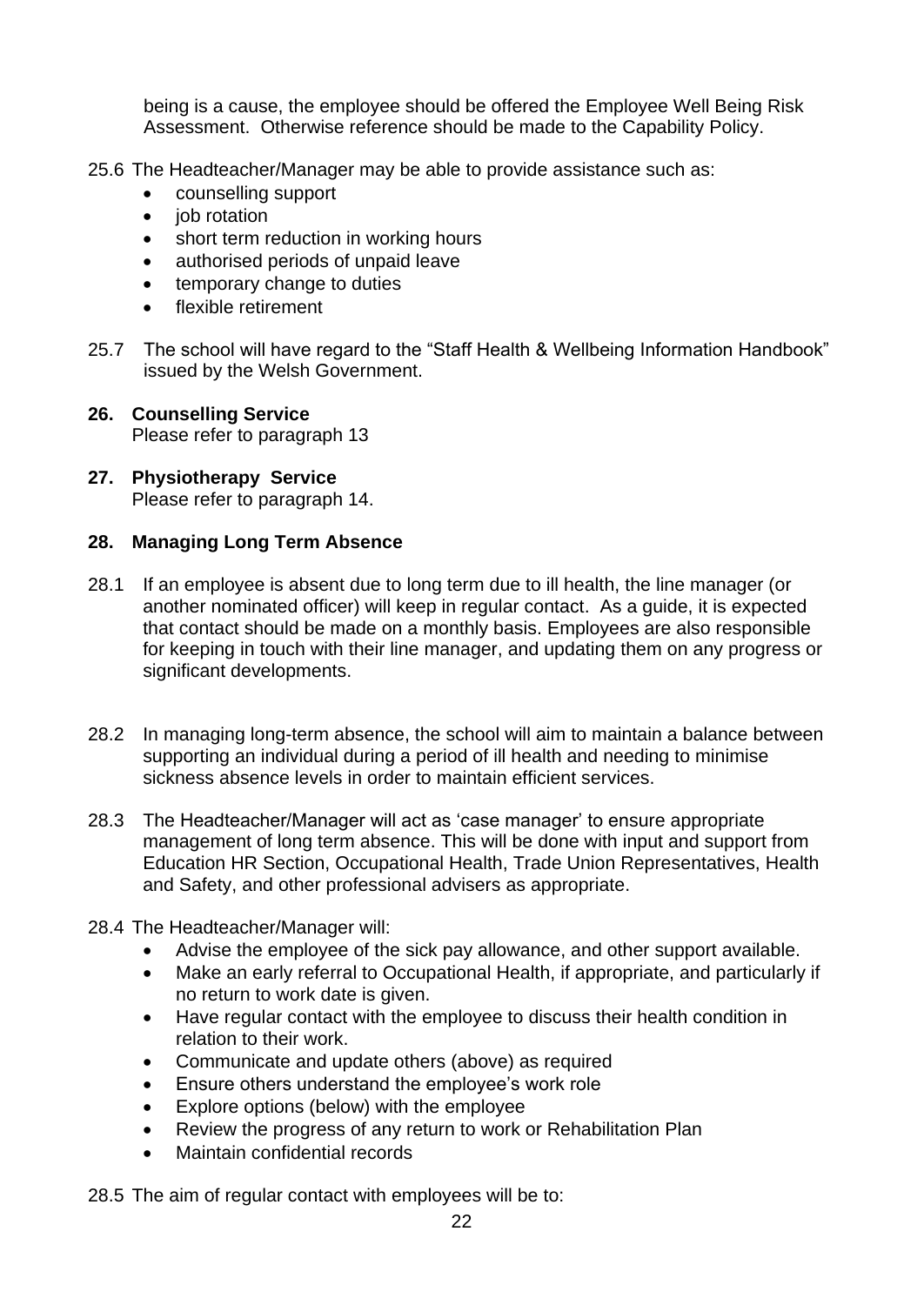- Identify any welfare/support needs
- Understand the employee's current state of health
- Understand any treatment plans in place for the employee
- Discuss progress towards recovery
- Review any Occupational Health reports, and their implications for work, carrying out any recommended actions.
- Discuss options for helping the employee resume work as soon as their health permits.
- Discuss any concerns about the employee's overall absence record.
- 28.6 Options that should be discussed with the employee might include:
	- Agreeing a return to 'normal duties.'
	- Agreeing a return to work plan with temporary adjusted duties, or a phased return over a period of a month (see para 30.6)
	- Agreeing a return to work, with permanently adjusted duties.
	- Possible redeployment to another suitable role
	- Making an application for Ill Health Retirement please contact the Education HR Section for further information and guidance.
	- Dismissal (this will be a last resort, and only considered if the above options are not feasible.)
- 28.7 Occupational Health Services can advise on the issues to be considered and the capacity of the employee if able to resume work. Valid questions would include:
	- How long is an employee likely to be off work?
	- Is the prognosis permanent or temporary?
	- What assistance can the School/Education Services offer.
	- Is a phased return/re-introduction to work appropriate and if so what programme is advised?
	- Is there likely to be any permanent incapacity associated with the illness and if so how will it affect the employees work?
	- Is the current absence or pattern of absence likely to recur in the future?
	- Is there any aspect of the employee's work which contributes to their ill health?
	- Is the condition covered by the Disability Discrimination Act?
- 28.8 Referrals for Occupational Health advice must be through the Education HR Section .
- 28.9 The referral will be prepared by the Education HR Section in consultation with the school and will be sent, fully completed to the Occupational Health Adviser. The referral should include reference to the reason for the referral and the advice being sought. Additional relevant information should include a copy of the current job description, a description of relevant workplace hazards and risks and a brief synopsis of the absence history. Information must only be included which the Headteacher/LA is willing to share with the employee.
- 28.10 Reasonable time should be allowed for the employee to recover, and for a range of options to be explored. However, if this has been done, and there is no indication of an early return to work, a decision on the employee's continuing employment will be made.
- 28.11 In deciding when this decision should be made, the Headteacher/Manager should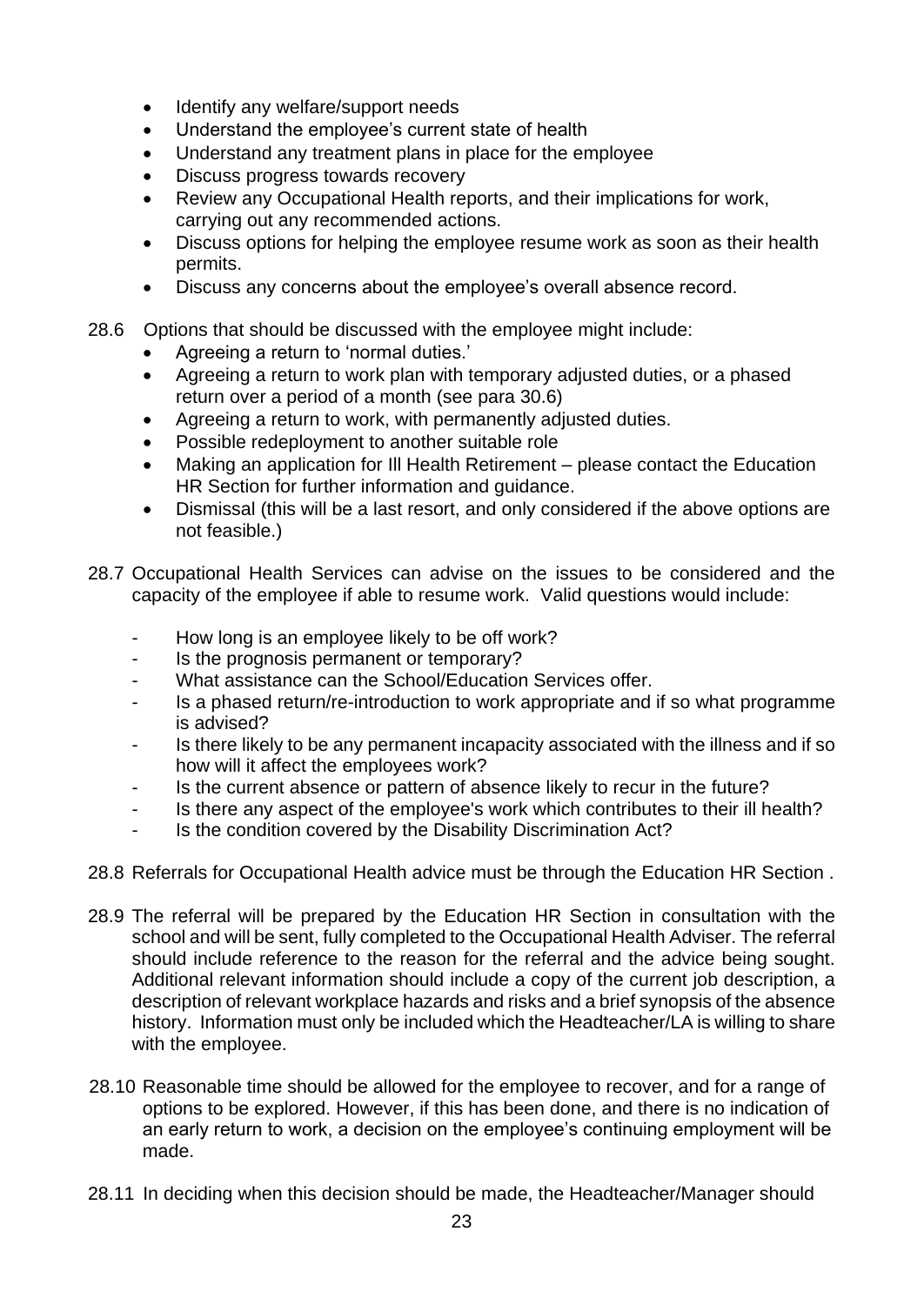consider these factors:

- Nature of the illness diagnosis and prognosis
- Length of the employee's service
- Whether the employee has exhausted full/half pay
- How fully the employee has engaged in discussions/treatment plans
- Whether the employee is disabled, and any reasonable adjustments made.
- What progress towards recovery the employee has made
- The most recent Occupational Health advice
- The impact of the employee's continuing absence upon the school/pupils
- 28.12 Clearly every case must be considered on an individual basis. However, as a guide – if a long-serving employee has been absent so long that they are in half pay, and no return to work date is evident, it is likely to be at the point where their continuing absence can no longer be sustained by the school.
- 28.13 In some circumstances employment may be terminated before the full sick pay entitlement has been exhausted.
- 28.14 Prior to giving notice of dismissal, the Headteacher/Manager must meet with the employee to discuss the situation. Prior to that meeting the Headteacher/Manager must ensure that an Education HR Officer is able to attend the meeting.
- 28.15 The employee must be informed of the right for a work colleague or trade union representative to accompany them, if they so wish. Should the employee fail to attend a meeting on two occasions without reasonable explanation, decision will be taken in their absence and this will be confirmed to the employee in writing.
- 28.16 Where appropriate, suitable, acceptable, alternative employment will be sought within the school. Enquires may also be made to establish whether a suitable vacancy exists elsewhere within the Authority. Education Officers will do their utmost to facilitate a redeployment in this manner but it is important to recognise the limitations of the Authority as School Governing Bodies are not obliged to accept the LA's nominations.
- 28.17 If the employee is a member of the Local Government Pension Scheme or Teachers' Pension Scheme, they will be advised of the option to apply for Ill Health Retirement.
- 26.18 Depending on circumstances, termination of employment will be with notice or made with immediate effect, giving pay in lieu of notice.
- 28.19 If the employee wishes to appeal against the termination of their contract of employment, they must comply with the guidance provided in paragraph 19.3 of this policy.

#### **29. Extension of Full Sick Pay**

29.1 Sick pay is given for a maximum of 6 months full pay and 6 months half pay (or 100 working days for teachers) depending on length of service. Employees may request an extension to their full pay, however, this will only be considered in the most exceptional and difficult circumstances.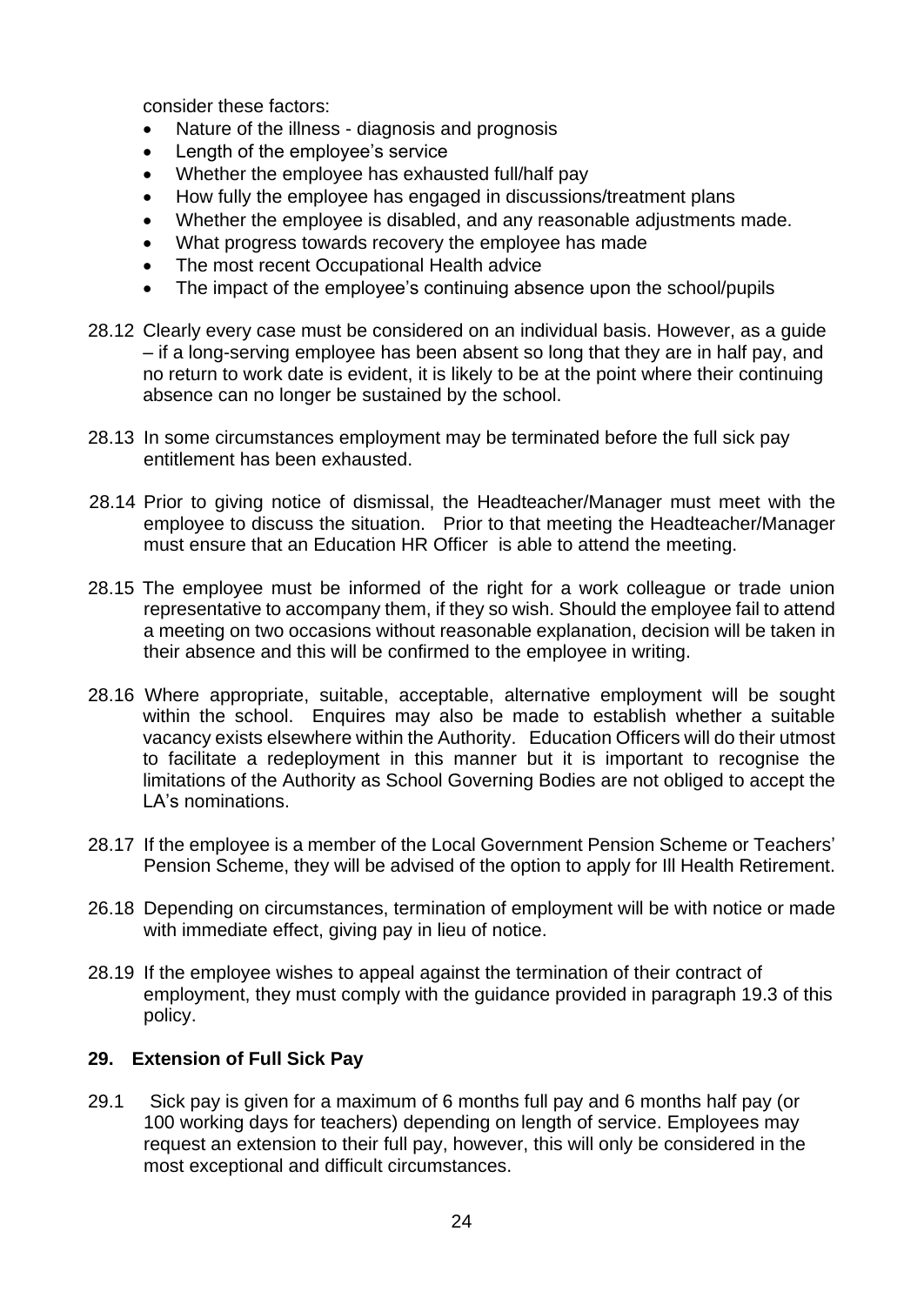- 29.2 Employees must write to their Chair of Governors, stating the grounds on which the application is made and any hardship being suffered. The Chair of Governors will consult with the HR Committee and Education HR Manager and consider the medical reasons causing the absence and information provided by the employee. In most cases any decision will be made based on the letter submitted and this should therefore be as full as possible. The Chair of Governors may invite the employee to attend a meeting to discuss the request.
- 29.3 The Chair of Governors will inform the employee of their decision within 21 working days of receiving their request. This may be extended should further evidence be required before a decision can be made; however, both parties must agree this.
- 29.4 Should information be made available that suggests an employee could return to work the employee will be contacted by their Headteacher to discuss this. The Chair of Governors will discuss with the HR Committee and Education HR Manager whether to continue or cease to allow full pay depending on individual cases.

#### **30. Making a Return to Work**

- 30.1 The school recognises that employees are likely to need support to enable them to resume work. This will be facilitated through a range of possible adjustments.
- 30.2 The purpose of such adjustments are:
	- to enable the employee to return to their post or to another role.
	- to retain valuable skills
	- to remove the barriers to return to work.

#### 30.3 Phased Return to Work

A phased return to work programme may form a central part of any rehabilitation plan.

30.4 A phased return should balance the needs of the individual and the school and enable employees to contribute at work before being fully fit to carry out their role. It can help the employee to re-acclimatise to the work routine and the school to

assess their capability without the pressures of full duties. A phased return programme may include:

- a reduction in the working days or hours
- a target date for returning to pre-absence hours and duties
- a programme of modified tasks and hours
- a regular review with supervisor/ manager
- an appraisal of fitness to work by Occupational Health
- 30.5 An employee will receive their normal contractual pay during any agreed phased return programme.
- 30.6 Employees may work reduced hours for a **maximum** of eight weeks. Normally it will be worked over a 4 week period and in exceptional circumstances over a 8 week period - please contact the Education HR Manager to discuss individual cases. If a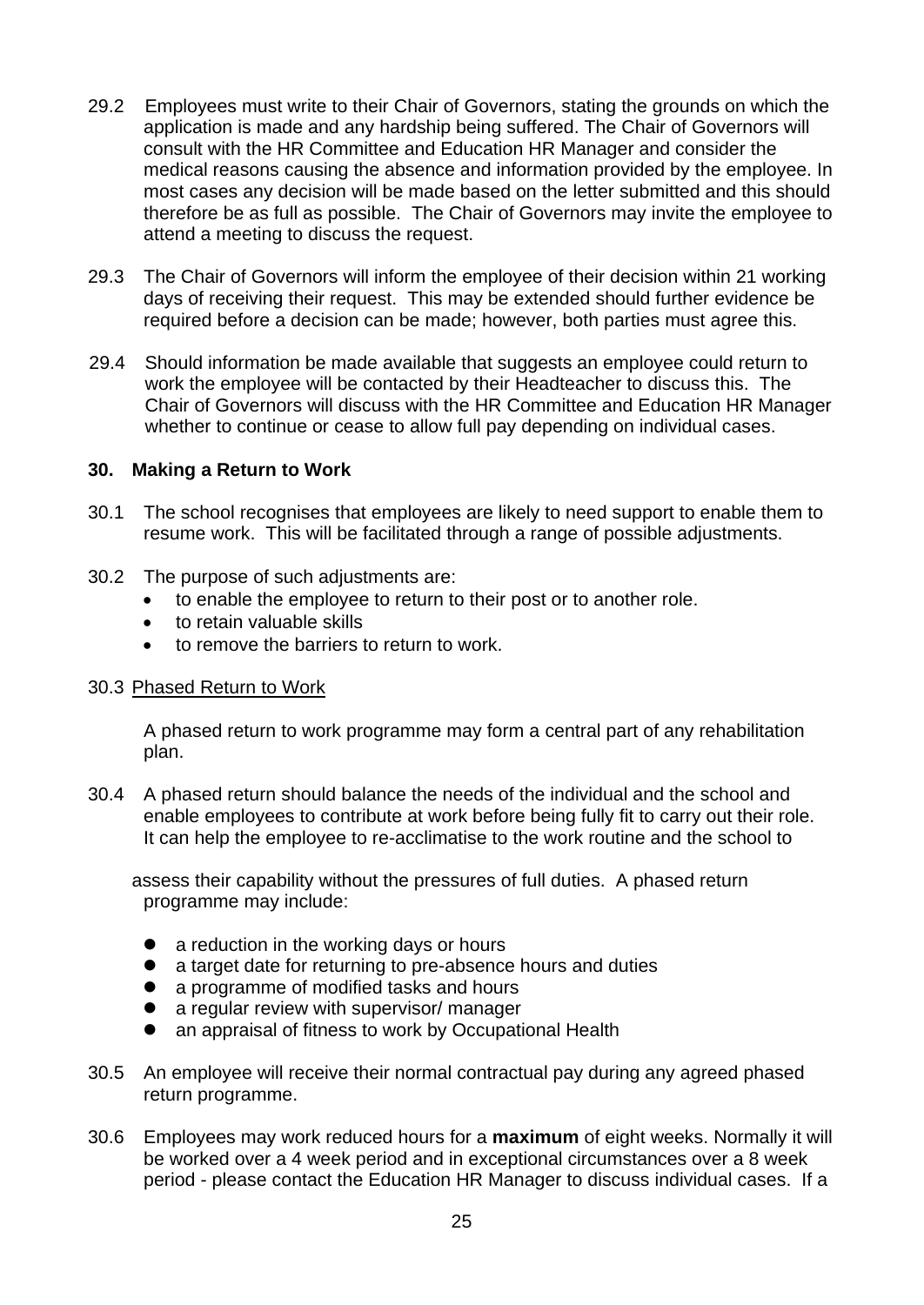phased return is extended beyond eight weeks, the employee will be paid for hours worked and pay will be adjusted accordingly. The phased return to work will be monitored with flexibility for adaptation if required by the employee or school.

#### 30.7 Other Adjustments

Other reasonable adjustments can be considered as part of a return to work programme, including:

- changing tasks or the content of jobs
- reducing the pace of work
- changing hours of work
- reviewing access requirements
- 30.8 Adjustments may be temporary pending a full recovery or could be a permanent adjustment if a full recovery is unlikely and the school can reasonably accommodate it.
- 30.9 Other issues may also be considered:
	- informal reintroduction to work e.g. meeting colleagues before return
	- retraining
	- extra support such as supervision or mentoring
	- Support from 'Access to Work' who can provide workplace assessment and help purchase specialist equipment.

#### 31**. Evaluation of Revised Duties**

31.1 For support staff posts - if permanent adjustments are made to a post to enable employees to remain in work, the revised duties will be reviewed under the Council's Job Evaluation scheme.

#### 32. **Ill Health Retirement**

- 32.1 Ill Health Retirement is an option open to employees who are members of the Teachers or Local Government Pension Scheme.
- 32.2 To qualify for ill health retirement, an Independent Occupational Medical Practitioner must certify that in their view an employee is permanently incapable due to ill-health, of carrying out the duties of the post.
- 32.3 If a dismissal on health grounds is likely to happen or an employee believes that they are medically unfit for their post they can apply to retire on the grounds of ill health.
- 32.4. In such cases, schools and employees are asked to contact the Education HR Section for advice and guidance.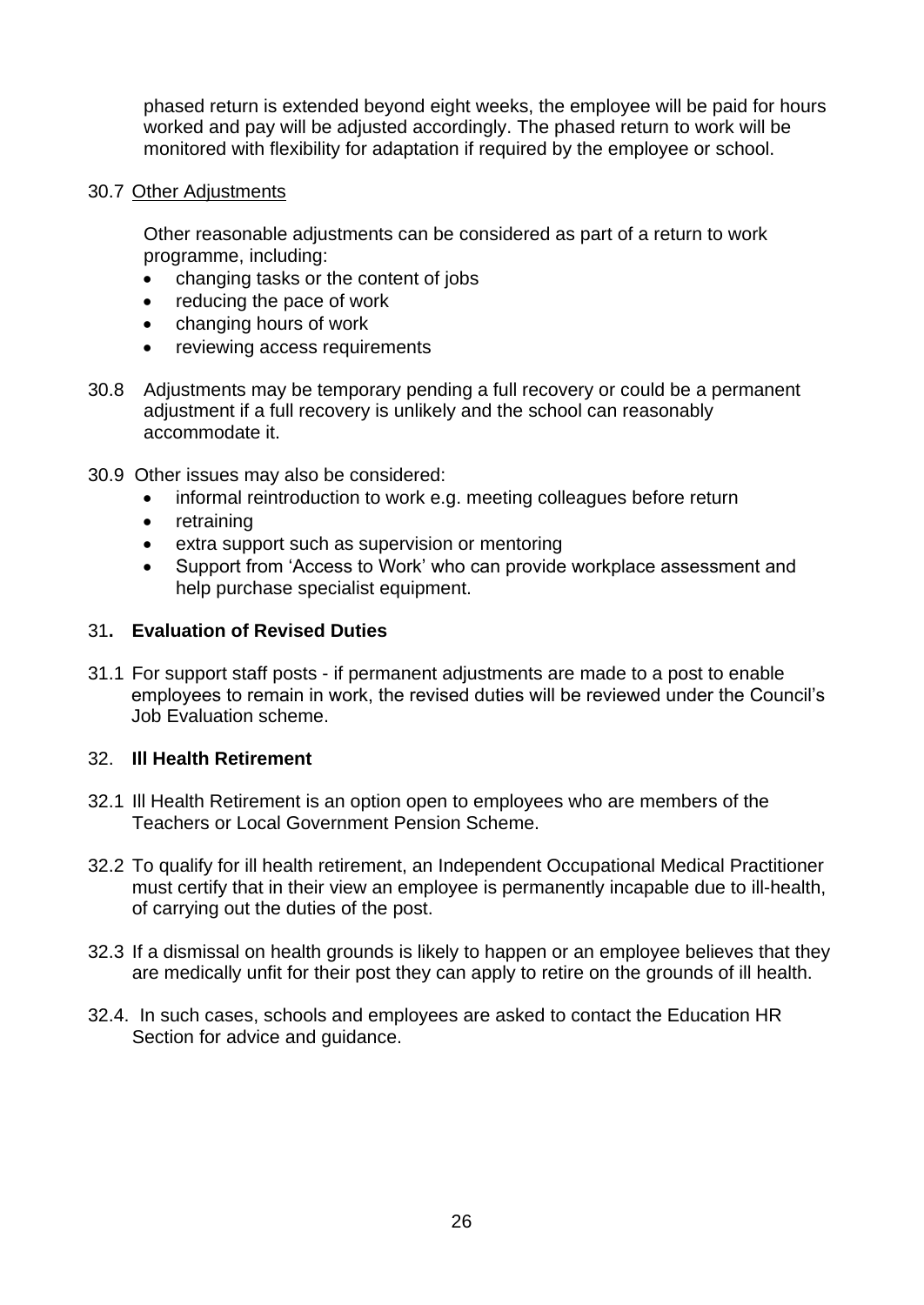Appendix 1

**CONFIDENTIAL**

| $\alpha\beta\chi\delta\epsilon$                                                            | TO BE COMPLETED ON THE INDIVIDUAL 3 FINST<br><b>RETURN TO WORK FOLLOWING SICKNESS OR A</b><br>AND SENT TO THE EDUCATION STAFFING DEPAR<br><b>IMMEDIATELY</b> |              |
|--------------------------------------------------------------------------------------------|--------------------------------------------------------------------------------------------------------------------------------------------------------------|--------------|
|                                                                                            | <b>SELF-CERTIFICATION OF SICKNESS</b>                                                                                                                        | <b>CONFI</b> |
| <b>SECTION A</b> (To be completed by school on the first day of absence)<br><b>LETTERS</b> | <b>USE CAPITAL</b>                                                                                                                                           |              |
| <b>Full name of Employee:</b>                                                              | <b>Job Title:</b>                                                                                                                                            |              |

**YELLOW COPY TO BE COMPLETED ON THE INDIVIDUAL'S FIRST DAY OF RETURN TO WORK FOLLOWING SICKNESS OR ACCIDENT AND SENT TO THE EDUCATION STAFFING DEPARTMENT IMMEDIATELY**

| <b>Full name of Employee:</b>                                                                                                                                                                                                              |                                               |         |            | <b>Job Title:</b>                                                                                         |                                                                       |                                     |                                                      |        |
|--------------------------------------------------------------------------------------------------------------------------------------------------------------------------------------------------------------------------------------------|-----------------------------------------------|---------|------------|-----------------------------------------------------------------------------------------------------------|-----------------------------------------------------------------------|-------------------------------------|------------------------------------------------------|--------|
| Pay Number:                                                                                                                                                                                                                                |                                               | School: |            |                                                                                                           |                                                                       | <b>School No:</b>                   |                                                      |        |
| Date of first<br>day of absence                                                                                                                                                                                                            | day                                           |         |            | If the employee fell ill during work<br>hours, note the time they left the<br>workplace                   |                                                                       |                                     |                                                      |        |
| Reason for absence?                                                                                                                                                                                                                        | Sickness <sup>*</sup>                         |         | Accident * |                                                                                                           |                                                                       |                                     |                                                      |        |
|                                                                                                                                                                                                                                            | If accident, did the accident happen at work? |         |            | Yes*                                                                                                      | No <sup>*</sup>                                                       |                                     | * Tick the box                                       |        |
| Date and time of call<br>Signed<br>(person receiving the call)                                                                                                                                                                             |                                               |         |            | am/pm                                                                                                     |                                                                       |                                     | day                                                  |        |
| <b>SECTION B</b>                                                                                                                                                                                                                           |                                               |         |            | (To be completed by the employee on return to work folllowing and absence due to sickness or an accident) |                                                                       |                                     |                                                      |        |
| Date of last<br>day of illness                                                                                                                                                                                                             | day                                           |         |            | Note: The last day will not necessarily be a day when<br>the employee is due to work                      |                                                                       |                                     |                                                      |        |
| Date of return to<br>work                                                                                                                                                                                                                  | day                                           |         |            |                                                                                                           | THE MEDICAL CERTIFICATE IS NEEDED AFTER<br>THE SEVENTH DAY OF ABSENCE |                                     |                                                      |        |
| Please state briefly why you were unfit for work (Give details of your sickness.<br>Words like 'illness' or 'unwell' are not enough).                                                                                                      |                                               |         |            |                                                                                                           |                                                                       |                                     |                                                      |        |
|                                                                                                                                                                                                                                            |                                               |         |            |                                                                                                           |                                                                       |                                     | <b>Part-time Employees</b><br><b>Working Pattern</b> |        |
|                                                                                                                                                                                                                                            |                                               |         |            |                                                                                                           |                                                                       | Please tick your usual working days |                                                      |        |
|                                                                                                                                                                                                                                            |                                               |         |            |                                                                                                           | Mon                                                                   | Tues   Wed   Thurs                  |                                                      | Friday |
| Did you consult your Doctor or attend hospital?                                                                                                                                                                                            |                                               | Yes*    | No*        |                                                                                                           |                                                                       |                                     |                                                      |        |
| DECLARATION I declare that the above statements including the details in Part 'A', are true and accurate to the best of my knowledge.<br>I understand that to give false or misleading information may result in disciplinary proceedings. |                                               |         |            |                                                                                                           |                                                                       |                                     |                                                      |        |
| Signed                                                                                                                                                                                                                                     |                                               |         |            | Date                                                                                                      |                                                                       |                                     |                                                      |        |
| <b>SECTION C</b>                                                                                                                                                                                                                           |                                               |         |            |                                                                                                           |                                                                       |                                     |                                                      |        |
| Headteacher's<br>signature<br>Comments                                                                                                                                                                                                     |                                               |         | Date       |                                                                                                           |                                                                       |                                     |                                                      |        |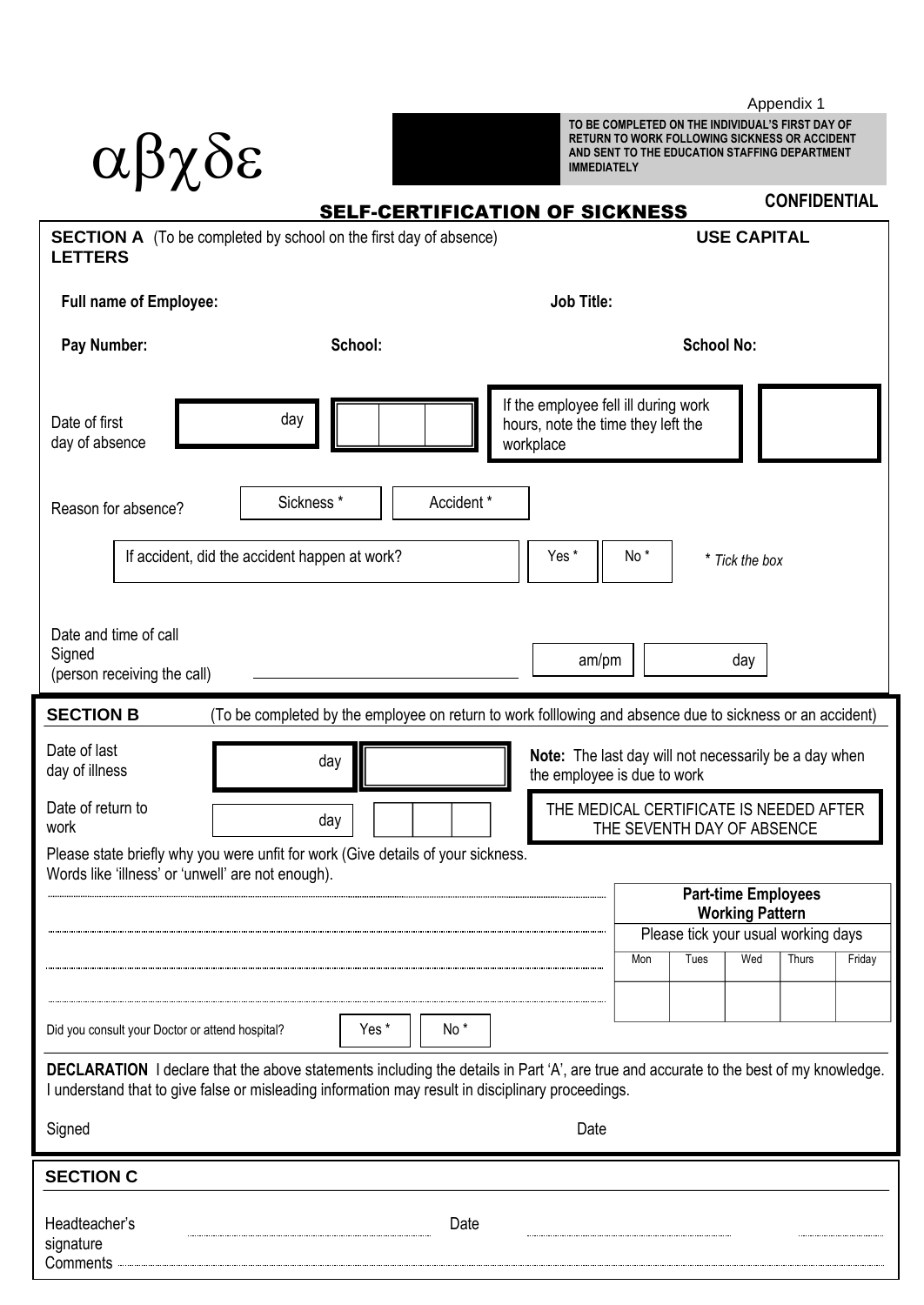| <b>Cyfweliad Dychwelyd i'r Gwaith</b> |
|---------------------------------------|
| yn dilyn cyfnod o Absenoldeb Salwch   |

Rhaid cynnal Cyfweliad Dychwelyd i'r Gwaith ar ôl pob cyfnod o Absenoldeb Salwch - dylid cyfeirio at y ffurflen hunan ardystio

#### Return to Work Interview following a period of Sickness Absence

A Return to Work Interview must be undertaken after every period of Sickness Absence - please refer to self-certification of sickness

salwch a thystysgrif(au) meddygol Enw'r Gweithiwr / Name of Employee:

| Dyddiad y cyfweliad / Date of interview: |  |
|------------------------------------------|--|
| and fit note(s)                          |  |
|                                          |  |

|                                                                                                | Sylwadau / Comments |                                                                            |  |  |  |  |
|------------------------------------------------------------------------------------------------|---------------------|----------------------------------------------------------------------------|--|--|--|--|
| Trafodwch y cyflwr meddygol cyfredol                                                           |                     | Discuss current state of health                                            |  |  |  |  |
| Pa addasiadau allwn ei wneud i'ch<br>helpu yn ôl i'r gweithle                                  |                     | What adjustments, if any, can we make to<br>help your return?              |  |  |  |  |
| A oedd eich absenoldeb yn gysylltiedig<br>ag unrhyw broblem feddygol                           |                     | Was your absence linked to a known health<br>problem?                      |  |  |  |  |
| Sut mae hyn yn debygol o amharu ar<br>eich gwaith / presenoldeb yn y<br>dyfodol?               |                     | How might this impact on your work /<br>attendance in future?              |  |  |  |  |
| Trafodwch effaith yr absenoldeb ar y<br>qwaith                                                 |                     | Discuss impact of absence upon work                                        |  |  |  |  |
| Trafodwch unrhyw bwyntiau trothwy<br>a gyrrhaeddwyd / sy'n nesau<br>neu bryderon am absenoldeb |                     | Discuss any trigger points reached /<br>approaching<br>or absence concerns |  |  |  |  |

#### Clic Bwynt 1<sup>af</sup> / 1<sup>st</sup> trigger

 $\Box$  6 diwrnod gwaith mewn cyfnod treigl o 6 mis / 6 working days within a rolling 6 month period

 $\Box$  3 chyfnod o absenoldeb mewn cyfnod o 3 mis / 3 episodes of absence in a 3 month period

 $\Box$  patrwm absenoldeb rheolaidd / regular pattern of absence

 $\Box$  patrwm absenoldeb amlwg / recognisable pattern of absence

 $\Box$  cyfnodau aml o absenoldeb tymor hirach / frequent periods of longer term absence

 $\Box$  amgylchiadau eraill a ystyrir yn broblemus / other circumstances considered problematic

#### 2" Clic Bwynt / 2<sup>nd</sup> trigger

 Pan fydd trothwy pellach wedi ei gyrraedd ar ôl i rybudd gwelliant gael ei roi / Where a further trigger has been met after an improvement notice has been issued

A oes angen Cyfarfod Adolygu Presenoldeb? / Is an Attendance Review Meeting required?

| A ddilynwyd y weithdrefn<br>o hysbysu absenoldeb?                  | Do / Naddo                    | Yes / No                   | Were absence reporting<br>procedures followed?             |
|--------------------------------------------------------------------|-------------------------------|----------------------------|------------------------------------------------------------|
| Oes angen cyfeirio y<br>qweithiwr/aig at lechyd<br>Galwedigaethol? | Oes / Nag oes                 | Yes / No                   | Should the employee be referred<br>to Occupational Health? |
|                                                                    | Sylwadau'r gweithiwr/aig      | <b>Employee's comments</b> |                                                            |
| Arwyddwyd – Gweithiwr                                              |                               |                            | <b>Employee's signature</b>                                |
|                                                                    |                               |                            |                                                            |
|                                                                    | Sylwadau'r Pennaeth / Rheolwr | Head / Manager's Comments  |                                                            |
| Arwyddwyd - Pennaeth /<br><b>Rheolwr</b>                           |                               |                            | Head / Manager's Signature                                 |
|                                                                    |                               |                            |                                                            |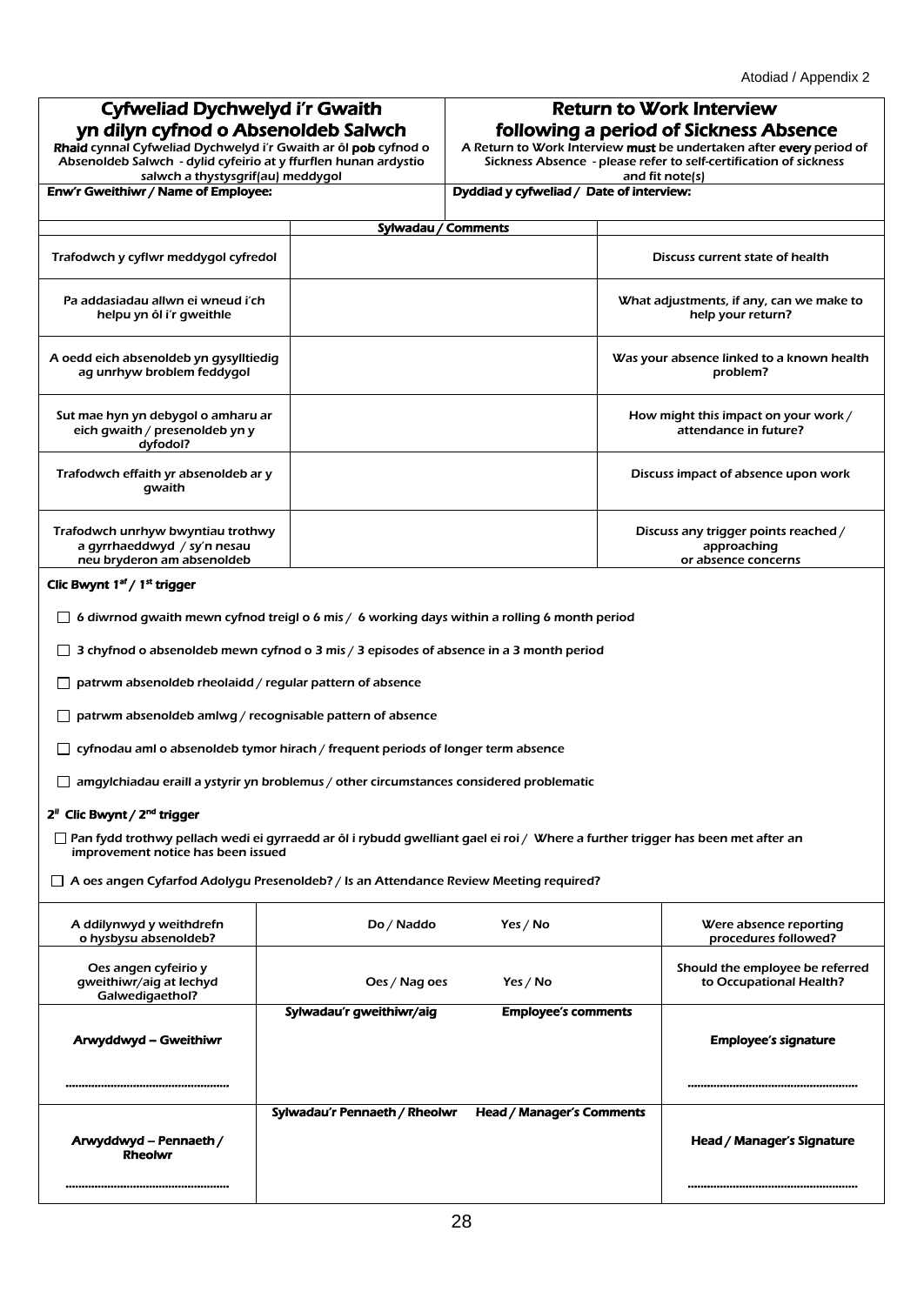School:

## ATTENDANCE REVIEW MEETING – IMPROVEMENT NOTICE

NAME: THE DATE:

In accordance with the School's Managing Attendance Policy (section 18), it is my intention to hold an attendance review interview on \_\_\_\_\_\_\_\_\_\_\_\_\_

The meeting will be held due to the following trigger point(s) being met:

- (a) 6 working days absence with a rolling 6 month period
- (b) 3 episodes of absence in a 3 month period
- (c) regular absence pattern of absence
- (d) recognisable pattern of absence
- (e) frequent periods of longer term absence
- (f) other circumstances considered problematic

#### Details of the absence(s) are:

| Absence Date | No of days | <b>Reason Given</b> |  |  |  |
|--------------|------------|---------------------|--|--|--|
|              |            |                     |  |  |  |
|              |            |                     |  |  |  |
|              |            |                     |  |  |  |
|              |            |                     |  |  |  |
|              |            |                     |  |  |  |

| <b>Manager Concerns</b>                     |                                                                                         |
|---------------------------------------------|-----------------------------------------------------------------------------------------|
|                                             |                                                                                         |
| Explanation given by employee for absences: |                                                                                         |
|                                             |                                                                                         |
|                                             |                                                                                         |
| <b>Improvement Required</b>                 | Date Improvement Required / Reviewed                                                    |
|                                             |                                                                                         |
|                                             |                                                                                         |
| <b>Improvement Notice Issued</b>            |                                                                                         |
| <b>Verbal</b><br><b>None</b>                | <b>First</b><br><b>Final</b>                                                            |
| at the formal stages of the policy.         | You can be accompanied to the meeting by a work colleague or Trade Union Representative |
| <b>Employee Signature &amp; Date</b>        | Managers Signature & Date                                                               |